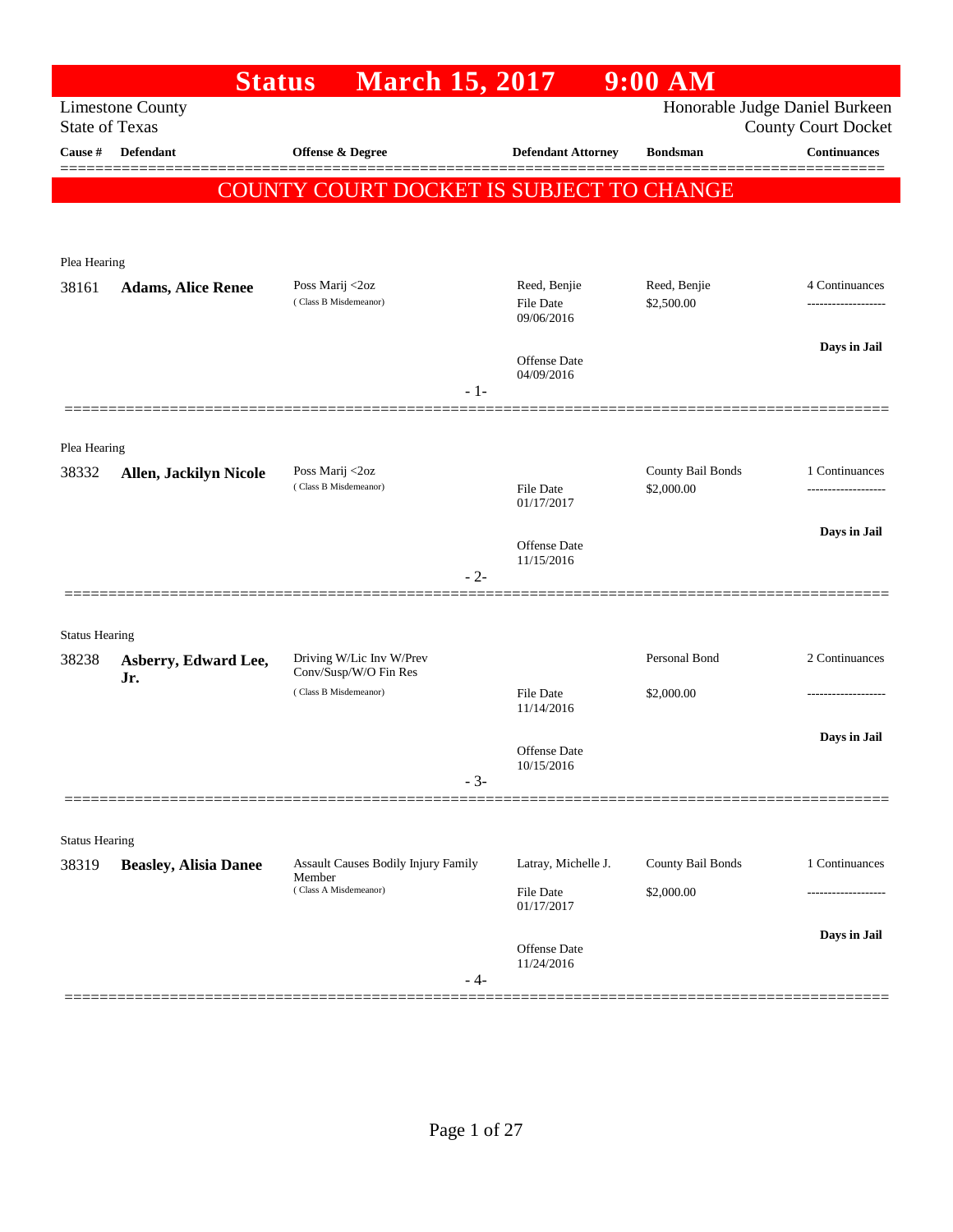|                                |                            | <b>Status</b><br><b>March 15, 2017</b>                        |                                | $9:00$ AM                       |                                                              |
|--------------------------------|----------------------------|---------------------------------------------------------------|--------------------------------|---------------------------------|--------------------------------------------------------------|
| <b>State of Texas</b>          | <b>Limestone County</b>    |                                                               |                                |                                 | Honorable Judge Daniel Burkeen<br><b>County Court Docket</b> |
| Cause #                        | <b>Defendant</b>           | Offense & Degree                                              | <b>Defendant Attorney</b>      | <b>Bondsman</b>                 | <b>Continuances</b>                                          |
|                                |                            | COUNTY COURT DOCKET IS SUBJECT TO CHANGE                      |                                |                                 |                                                              |
|                                |                            |                                                               |                                |                                 |                                                              |
|                                |                            |                                                               |                                |                                 |                                                              |
| <b>Status Hearing</b><br>38224 | <b>Boston, Anita Sue</b>   | Assault Causes Bodily Injury Family                           | Spivey, Shirley                | County Bail Bonds               | 3 Continuances                                               |
|                                |                            | Member<br>(Class A Misdemeanor)                               | <b>File Date</b>               | \$1,500.00                      | ----------------                                             |
|                                |                            |                                                               | 11/04/2016                     |                                 |                                                              |
|                                |                            |                                                               | <b>Offense</b> Date            |                                 | Days in Jail                                                 |
|                                |                            | $-5-$                                                         | 08/12/2016                     |                                 |                                                              |
|                                |                            |                                                               |                                |                                 |                                                              |
| <b>Status Hearing</b>          |                            |                                                               |                                |                                 |                                                              |
| 38278                          | <b>Broadnax, Brandon</b>   | Theft Prop >=\$750<\$2,500                                    |                                | County Bail Bonds               | 1 Continuances                                               |
|                                | <b>Marquis</b>             | (Class A Misdemeanor)                                         | <b>File Date</b>               | \$2,000.00                      |                                                              |
|                                |                            |                                                               | 12/09/2016                     |                                 |                                                              |
|                                |                            |                                                               | Offense Date                   |                                 | Days in Jail                                                 |
|                                |                            | $-6-$                                                         | 03/03/2016                     |                                 |                                                              |
|                                |                            |                                                               |                                |                                 |                                                              |
| <b>Review Hearing</b>          |                            |                                                               |                                |                                 |                                                              |
| 38231                          | <b>Brookshire, Michael</b> | Cruelty To Non-livestock Animals: Fail<br>To Prov             | Dahlenburg, Michael            | A-Fast Bonding                  | 3 Continuances                                               |
|                                | <b>Douglas</b>             | (Class A Misdemeanor)                                         | <b>File Date</b>               | \$1,000.00                      |                                                              |
|                                |                            |                                                               | 11/08/2016                     |                                 |                                                              |
|                                |                            |                                                               | Offense Date                   |                                 | Days in Jail                                                 |
|                                |                            | $-7-$                                                         | 06/20/2016                     |                                 |                                                              |
|                                |                            |                                                               |                                |                                 |                                                              |
| <b>Status Hearing</b>          |                            |                                                               |                                |                                 |                                                              |
| 38318                          | Calame, Eric Van           | False Drug Test Falsification Device<br>(Class B Misdemeanor) |                                | County Bail Bonds<br>\$2,000.00 | 1 Continuances                                               |
|                                |                            |                                                               | <b>File Date</b><br>01/17/2017 |                                 |                                                              |
|                                |                            |                                                               | Offense Date                   |                                 | Days in Jail                                                 |
|                                |                            |                                                               | 11/23/2016                     |                                 |                                                              |
|                                |                            | $-8-$                                                         |                                |                                 |                                                              |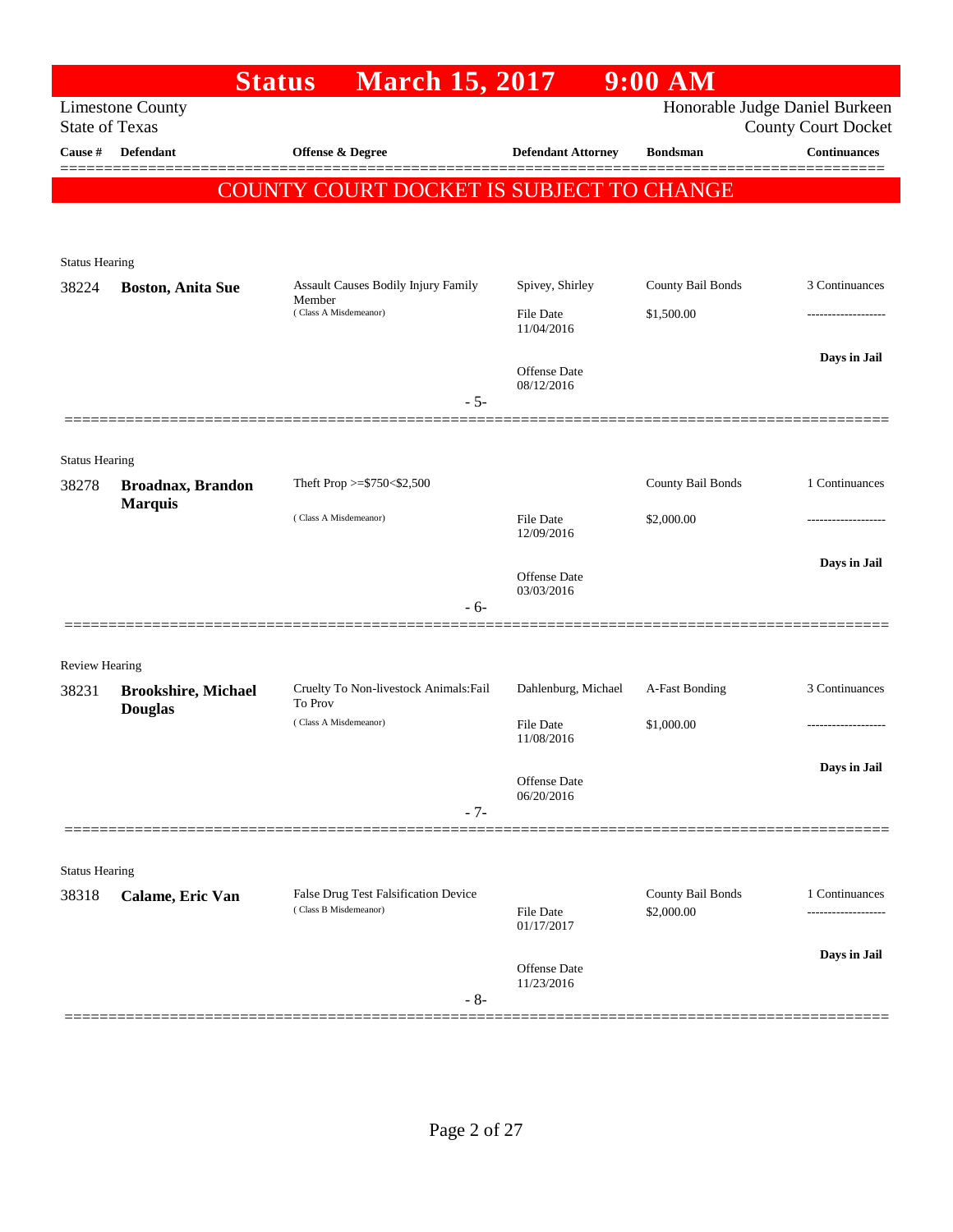|                                |                                 | <b>March 15, 2017</b><br><b>Status</b>        |        |                                   | $9:00$ AM                         |                                                              |
|--------------------------------|---------------------------------|-----------------------------------------------|--------|-----------------------------------|-----------------------------------|--------------------------------------------------------------|
| <b>State of Texas</b>          | <b>Limestone County</b>         |                                               |        |                                   |                                   | Honorable Judge Daniel Burkeen<br><b>County Court Docket</b> |
| Cause #                        | <b>Defendant</b>                | Offense & Degree                              |        | <b>Defendant Attorney</b>         | <b>Bondsman</b>                   | <b>Continuances</b>                                          |
|                                |                                 |                                               |        |                                   |                                   |                                                              |
|                                |                                 | COUNTY COURT DOCKET IS SUBJECT TO CHANGE      |        |                                   |                                   |                                                              |
|                                |                                 |                                               |        |                                   |                                   |                                                              |
| Review Hearing                 |                                 |                                               |        |                                   |                                   |                                                              |
| 38099                          | <b>Childs, Raymond</b><br>Demon | <b>Criminal Trespass</b>                      |        | Reed, Justin                      | Personal Bond                     | 5 Continuances                                               |
|                                |                                 | (Class B Misdemeanor)                         |        | File Date<br>08/03/2016           | \$2,000.00                        |                                                              |
|                                |                                 |                                               |        |                                   |                                   | Days in Jail                                                 |
|                                |                                 |                                               |        | Offense Date<br>07/02/2016        |                                   |                                                              |
|                                | ===============                 |                                               | $-9-$  |                                   |                                   |                                                              |
|                                |                                 |                                               |        |                                   |                                   |                                                              |
| <b>Review Hearing</b><br>38307 | <b>Clark, Jeffery Dwain</b>     | Poss Marij <2oz                               |        |                                   | County Bail Bonds                 | 1 Continuances                                               |
|                                |                                 | (Class B Misdemeanor)                         |        | <b>File Date</b><br>01/09/2017    | \$2,000.00                        |                                                              |
|                                |                                 |                                               |        |                                   |                                   | Days in Jail                                                 |
|                                |                                 |                                               |        | <b>Offense Date</b><br>11/21/2016 |                                   |                                                              |
|                                |                                 |                                               | $-10-$ |                                   |                                   |                                                              |
|                                |                                 |                                               |        |                                   |                                   |                                                              |
| <b>Status Hearing</b>          |                                 |                                               |        |                                   | Freebird Bail Bonds               | 2 Continuances                                               |
| 38286                          | Collins, Rhonda Lynn            | Poss Cs Pg $3 < 28g$<br>(Class A Misdemeanor) |        | <b>File Date</b>                  | \$5,000.00                        | .                                                            |
|                                |                                 |                                               |        | 12/29/2016                        |                                   |                                                              |
|                                |                                 |                                               |        | <b>Offense Date</b>               |                                   | Days in Jail                                                 |
|                                |                                 |                                               | $-11-$ | 11/30/2016                        |                                   |                                                              |
|                                |                                 |                                               |        |                                   |                                   |                                                              |
| <b>Status Hearing</b>          |                                 |                                               |        |                                   |                                   |                                                              |
| 38287                          | <b>Collins, Rhonda Lynn</b>     | Poss Cs Pg $3 < 28g$<br>(Class A Misdemeanor) |        | File Date                         | Freebird Bail Bonds<br>\$2,500.00 | 2 Continuances                                               |
|                                |                                 |                                               |        | 12/29/2016                        |                                   |                                                              |
|                                |                                 |                                               |        | Offense Date                      |                                   | Days in Jail                                                 |
|                                |                                 |                                               | $-12-$ | 11/30/2016                        |                                   |                                                              |
|                                |                                 |                                               |        |                                   |                                   |                                                              |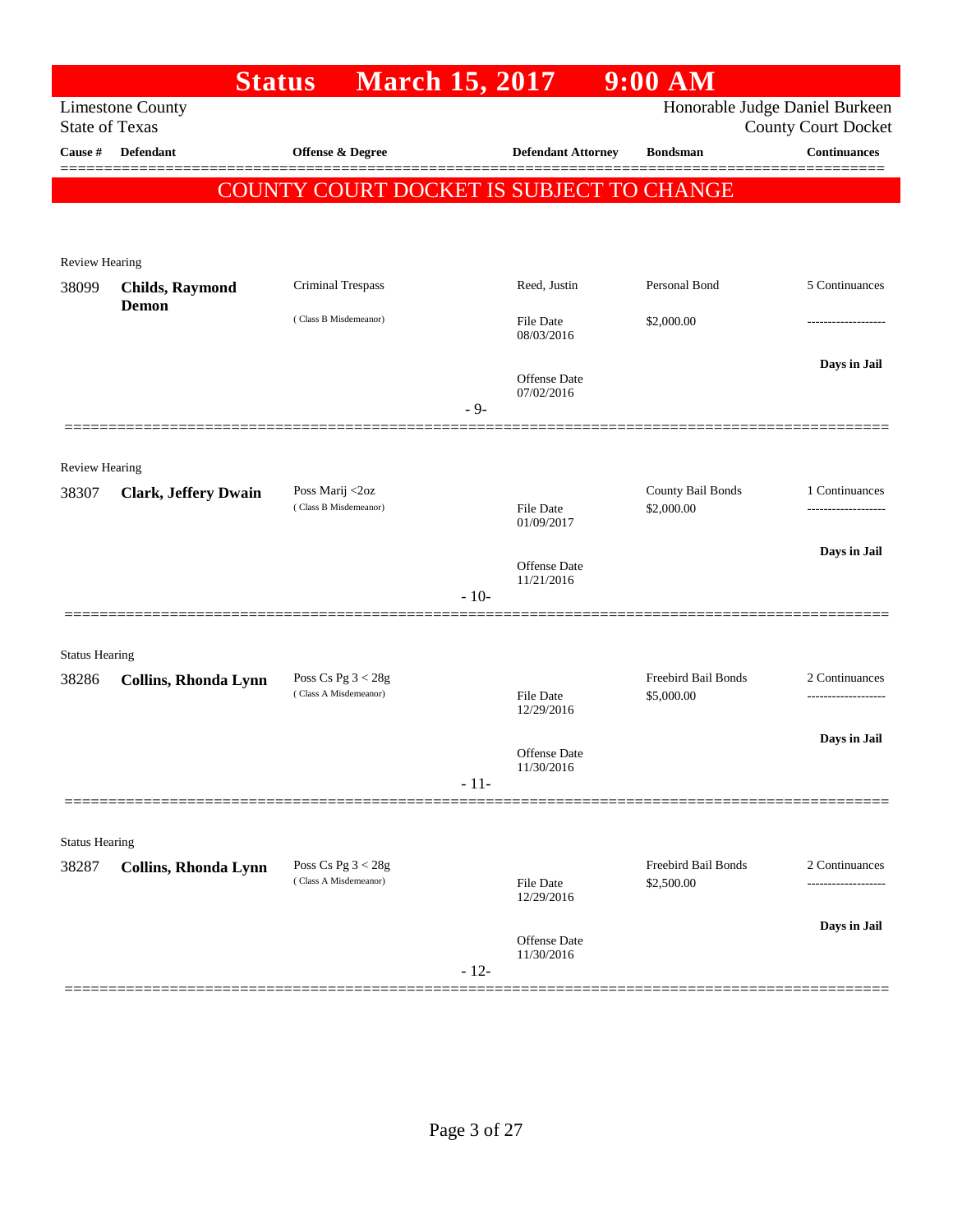|                         | <b>Status</b>               | <b>March 15, 2017</b>                             |        |                                   | $9:00$ AM       |                                                   |
|-------------------------|-----------------------------|---------------------------------------------------|--------|-----------------------------------|-----------------|---------------------------------------------------|
| <b>State of Texas</b>   | <b>Limestone County</b>     |                                                   |        |                                   |                 | Honorable Judge Daniel Burkeen                    |
| Cause #                 | <b>Defendant</b>            | <b>Offense &amp; Degree</b>                       |        | <b>Defendant Attorney</b>         | <b>Bondsman</b> | <b>County Court Docket</b><br><b>Continuances</b> |
|                         |                             |                                                   |        |                                   |                 |                                                   |
|                         |                             | COUNTY COURT DOCKET IS SUBJECT TO CHANGE          |        |                                   |                 |                                                   |
|                         |                             |                                                   |        |                                   |                 |                                                   |
| Review Hearing          |                             |                                                   |        |                                   |                 |                                                   |
| 38294                   | Contreras, Julio Cesar      | Driving W/Lic Inv W/Prev<br>Conv/Susp/W/O Fin Res |        |                                   | Personal Bond   | 1 Continuances                                    |
|                         |                             | (Class B Misdemeanor)                             |        | <b>File Date</b><br>01/06/2017    | \$1,000.00      | ------------------                                |
|                         |                             |                                                   |        |                                   |                 | Days in Jail                                      |
|                         |                             |                                                   |        | <b>Offense Date</b><br>11/17/2016 |                 |                                                   |
|                         |                             |                                                   | $-13-$ |                                   |                 |                                                   |
|                         |                             |                                                   |        |                                   |                 |                                                   |
| Review Hearing          |                             |                                                   |        |                                   |                 |                                                   |
| 37857                   | <b>Cooper, Charles Earl</b> | Poss Marij <2oz<br>(Class B Misdemeanor)          |        | <b>File Date</b>                  |                 | 8 Continuances                                    |
|                         |                             |                                                   |        | 03/15/2016                        |                 |                                                   |
|                         |                             |                                                   |        | Offense Date                      |                 | Days in Jail                                      |
|                         |                             |                                                   | $-14-$ | 02/12/2016                        |                 |                                                   |
|                         |                             |                                                   |        |                                   |                 |                                                   |
| <b>Review Hearing</b>   |                             |                                                   |        |                                   |                 |                                                   |
| 37858                   | <b>Cooper, Charles Earl</b> | Driving While Intoxicated                         |        |                                   |                 | 8 Continuances                                    |
|                         |                             | (Class B Misdemeanor)                             |        | <b>File Date</b><br>03/15/2016    |                 | ----------------                                  |
|                         |                             |                                                   |        |                                   |                 | Days in Jail                                      |
|                         |                             |                                                   |        | <b>Offense Date</b><br>02/12/2016 |                 |                                                   |
|                         |                             |                                                   | $-15-$ |                                   |                 |                                                   |
|                         |                             |                                                   |        |                                   |                 |                                                   |
| Review Hearing<br>37859 | <b>Cooper, Charles Earl</b> | Duty On Striking Fixture/Hwy                      |        |                                   |                 | 8 Continuances                                    |
|                         |                             | Landscape $>=$ \$200<br>(Class B Misdemeanor)     |        | <b>File Date</b>                  |                 |                                                   |
|                         |                             |                                                   |        | 03/15/2016                        |                 |                                                   |
|                         |                             |                                                   |        | Offense Date                      |                 | Days in Jail                                      |
|                         |                             |                                                   | $-16-$ | 02/12/2016                        |                 |                                                   |
|                         |                             |                                                   |        |                                   |                 |                                                   |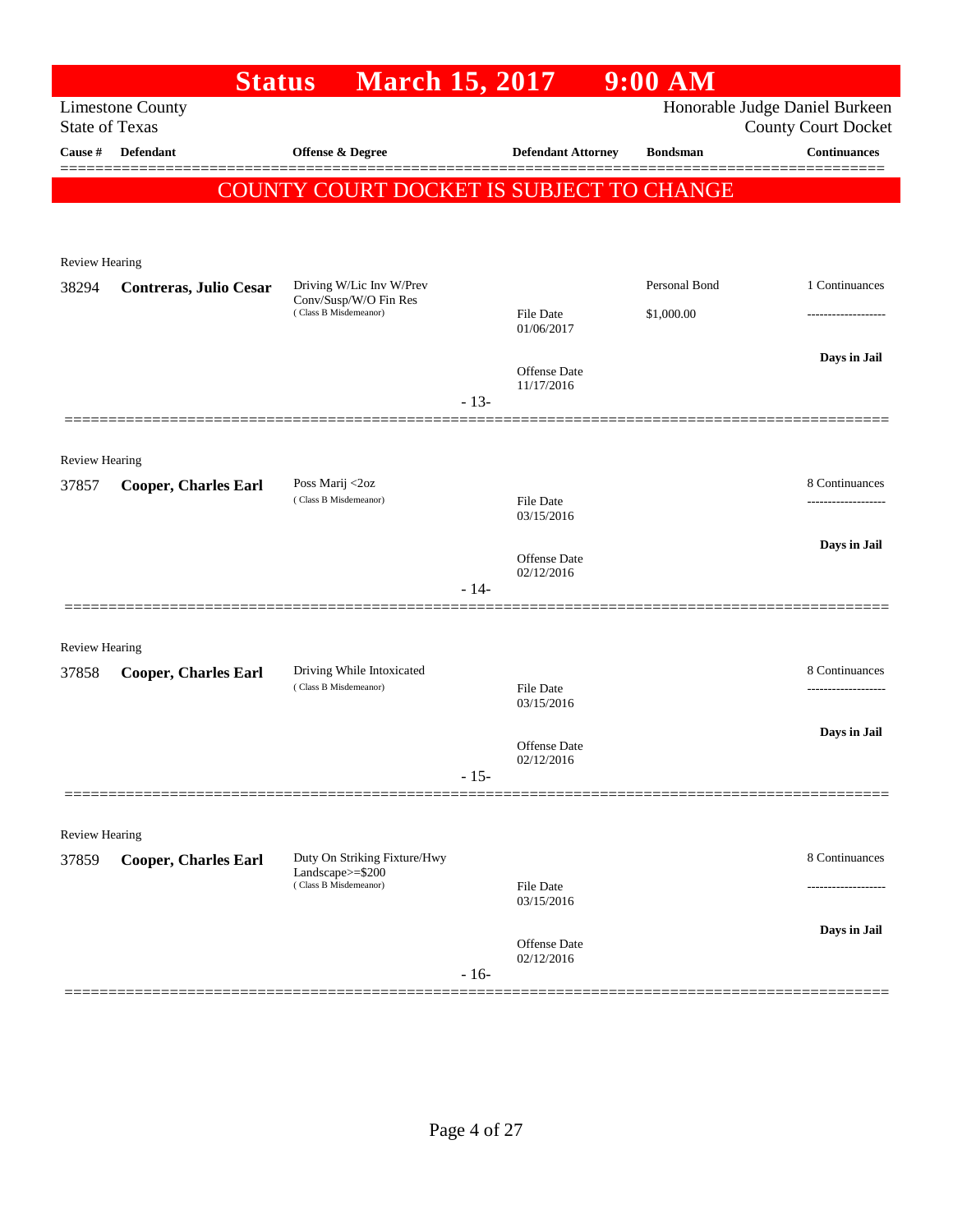|                                |                             | <b>March 15, 2017</b><br><b>Status</b>                     |                                   | $9:00$ AM                   |                                                              |
|--------------------------------|-----------------------------|------------------------------------------------------------|-----------------------------------|-----------------------------|--------------------------------------------------------------|
| <b>State of Texas</b>          | <b>Limestone County</b>     |                                                            |                                   |                             | Honorable Judge Daniel Burkeen<br><b>County Court Docket</b> |
| Cause #                        | <b>Defendant</b>            | Offense & Degree                                           | <b>Defendant Attorney</b>         | <b>Bondsman</b>             | <b>Continuances</b>                                          |
|                                |                             | COUNTY COURT DOCKET IS SUBJECT TO CHANGE                   |                                   |                             |                                                              |
|                                |                             |                                                            |                                   |                             |                                                              |
| <b>Status Hearing</b>          |                             |                                                            |                                   |                             |                                                              |
| 37191                          | Crabb, Pete Douglas,<br>Jr. | Assault Causes Bodily Injury Family<br>Violence            | Spivey, Shirley                   | Reed, Bobby                 | 7 Continuances                                               |
|                                |                             | (Class A Misdemeanor)                                      | File Date<br>10/17/2014           | \$3,000.00                  |                                                              |
|                                |                             |                                                            | Offense Date                      |                             | Days in Jail                                                 |
|                                |                             | $-17-$                                                     | 09/21/2014                        |                             |                                                              |
|                                |                             |                                                            |                                   |                             |                                                              |
| <b>Status Hearing</b>          |                             |                                                            |                                   |                             |                                                              |
| 37192                          | Crabb, Pete Douglas,        | Theft Prop>=\$500<\$1,500                                  | Spivey, Shirley                   | Reed, Bobby                 | 7 Continuances                                               |
|                                | Jr.                         | (Class A Misdemeanor)                                      | File Date<br>10/17/2014           | \$3,000.00                  |                                                              |
|                                |                             |                                                            | Offense Date                      |                             | Days in Jail                                                 |
|                                |                             | $-18-$                                                     | 09/21/2014                        |                             |                                                              |
|                                |                             |                                                            |                                   |                             |                                                              |
| <b>Status Hearing</b><br>38265 | <b>Crowley, Brad Keith</b>  | Theft Prop>=\$500<\$1,500                                  | Reed, Justin                      | County Bail Bonds           | 2 Continuances                                               |
|                                |                             | (Class B Misdemeanor)                                      | File Date<br>12/02/2016           | \$3,000.00                  |                                                              |
|                                |                             |                                                            | Offense Date                      |                             | Days in Jail                                                 |
|                                |                             | $-19-$                                                     | 02/18/2015                        |                             |                                                              |
|                                |                             |                                                            |                                   |                             |                                                              |
| <b>Status Hearing</b>          |                             |                                                            |                                   |                             |                                                              |
| 38269                          | David, Michael Gene         | Resist Arrest Search Or Transport<br>(Class A Misdemeanor) | File Date                         | Personal Bond<br>\$3,000.00 | 1 Continuances                                               |
|                                |                             |                                                            | 12/02/2016                        |                             |                                                              |
|                                |                             |                                                            | <b>Offense</b> Date<br>09/09/2016 |                             | Days in Jail                                                 |
|                                |                             | $-20-$                                                     |                                   |                             |                                                              |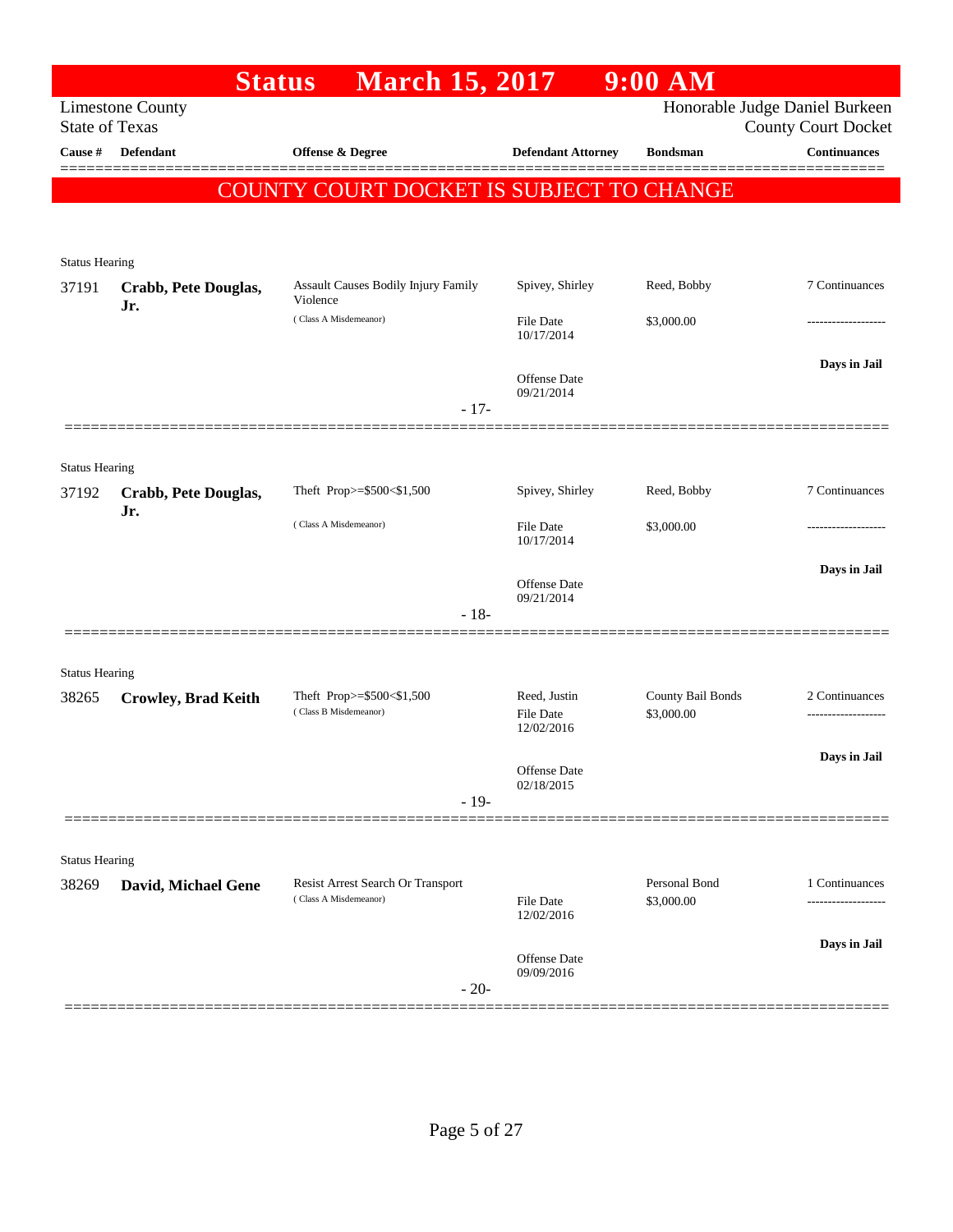|                       | <b>Status</b>           | <b>March 15, 2017</b>                                |                                            | $9:00$ AM                       |                                                              |
|-----------------------|-------------------------|------------------------------------------------------|--------------------------------------------|---------------------------------|--------------------------------------------------------------|
| <b>State of Texas</b> | <b>Limestone County</b> |                                                      |                                            |                                 | Honorable Judge Daniel Burkeen<br><b>County Court Docket</b> |
| Cause #               | Defendant               | Offense & Degree                                     | <b>Defendant Attorney</b>                  | <b>Bondsman</b>                 | <b>Continuances</b>                                          |
|                       |                         | <b>COUNTY COURT DOCKET IS SUBJECT TO CHANGE</b>      |                                            |                                 |                                                              |
|                       |                         |                                                      |                                            |                                 |                                                              |
| Plea Hearing          |                         |                                                      |                                            |                                 |                                                              |
| 38061                 | Davis, Dravis Randall   | Assault Causes Bodily Injury Family<br>Member        | Reed, Benjie                               | Reed, Benjie                    | 6 Continuances                                               |
|                       |                         | (Class A Misdemeanor)                                | <b>File Date</b><br>07/01/2016             | \$3,000.00                      |                                                              |
|                       |                         |                                                      | Offense Date<br>06/01/2016                 |                                 | Days in Jail                                                 |
|                       |                         | $-21-$                                               |                                            |                                 |                                                              |
| <b>Review Hearing</b> |                         |                                                      |                                            |                                 |                                                              |
| 38149                 | Delacruz, Raul, Jr.     | Poss Marij <2oz<br>(Class B Misdemeanor)             | Spivey, Shirley<br>File Date<br>08/23/2016 | County Bail Bonds<br>\$2,000.00 | 3 Continuances                                               |
|                       |                         |                                                      | Offense Date<br>07/19/2016                 |                                 | Days in Jail                                                 |
|                       |                         | $-22-$                                               |                                            |                                 |                                                              |
| <b>Status Hearing</b> |                         |                                                      |                                            |                                 |                                                              |
| 38296                 | Dunn, Colbie Brook      | Poss Marij <2oz<br>(Class B Misdemeanor)             | Spears, Edward<br>File Date<br>01/06/2017  | County Bail Bonds<br>\$2,000.00 | 1 Continuances<br>-------------------                        |
|                       |                         |                                                      | Offense Date<br>11/17/2016                 |                                 | Days in Jail                                                 |
|                       |                         | $-23-$                                               |                                            |                                 |                                                              |
| Plea Hearing          |                         |                                                      |                                            |                                 |                                                              |
| 38233                 | Freeman, Jerry Lynn     | <b>Assault Causes Bodily Injury Family</b><br>Member | Reed, Benjie                               | Reed, Benjie                    | 3 Continuances                                               |
|                       |                         | (Class A Misdemeanor)                                | <b>File Date</b><br>11/08/2016             | \$3,000.00                      |                                                              |
|                       |                         | $-24-$                                               | Offense Date<br>08/27/2016                 |                                 | Days in Jail                                                 |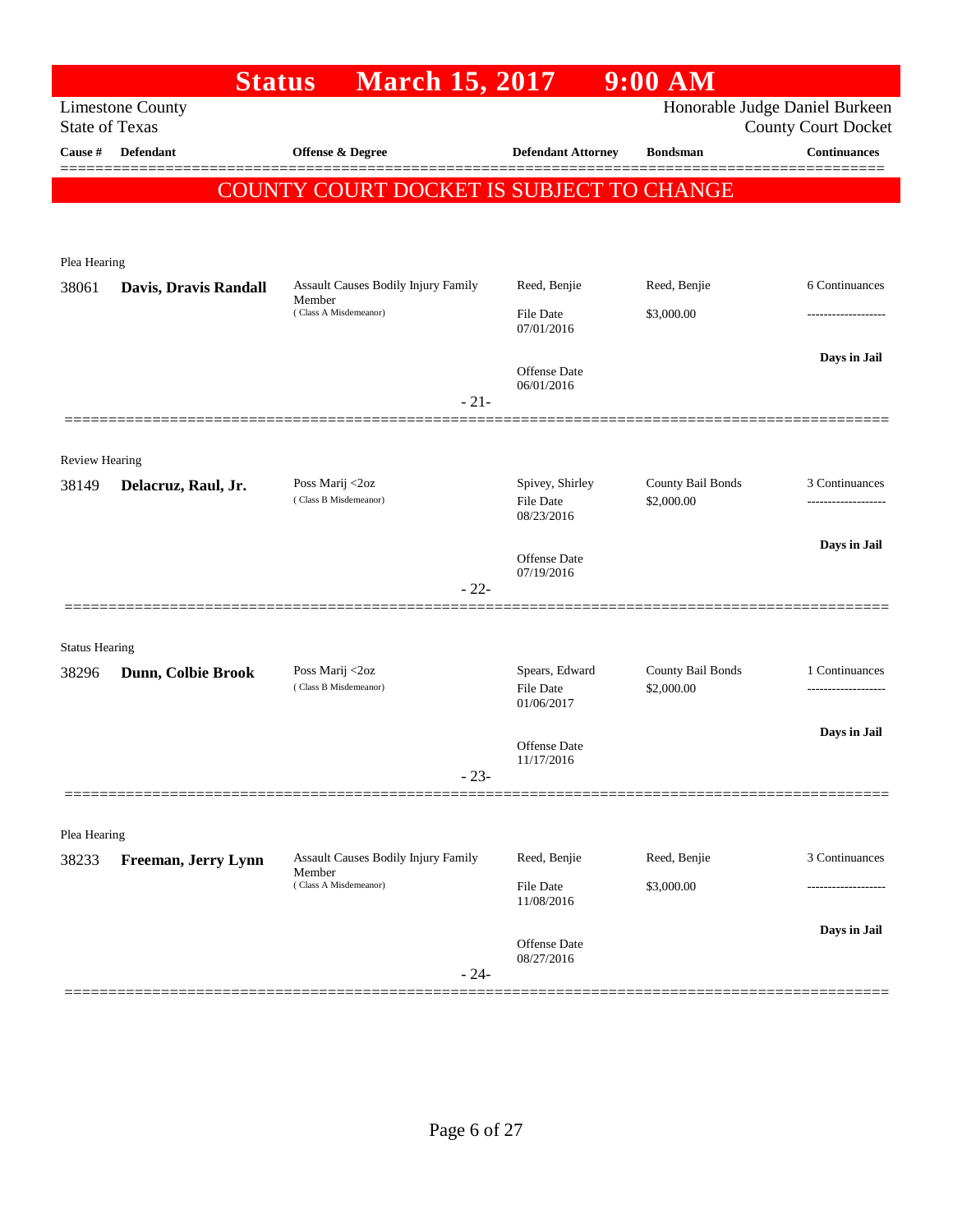|                       |                                           | <b>March 15, 2017</b><br><b>Status</b>   |        |                                | $9:00$ AM                       |                                                              |
|-----------------------|-------------------------------------------|------------------------------------------|--------|--------------------------------|---------------------------------|--------------------------------------------------------------|
| <b>State of Texas</b> | <b>Limestone County</b>                   |                                          |        |                                |                                 | Honorable Judge Daniel Burkeen<br><b>County Court Docket</b> |
| Cause #               | <b>Defendant</b>                          | <b>Offense &amp; Degree</b>              |        | <b>Defendant Attorney</b>      | <b>Bondsman</b>                 | <b>Continuances</b>                                          |
|                       |                                           | COUNTY COURT DOCKET IS SUBJECT TO CHANGE |        |                                |                                 |                                                              |
|                       |                                           |                                          |        |                                |                                 |                                                              |
|                       |                                           |                                          |        |                                |                                 |                                                              |
| <b>Status Hearing</b> |                                           |                                          |        |                                |                                 |                                                              |
| 38310                 | Garcia, Daniel                            | Poss Marij <2oz<br>(Class B Misdemeanor) |        | <b>File Date</b><br>01/09/2017 | County Bail Bonds<br>\$2,000.00 | 1 Continuances                                               |
|                       |                                           |                                          |        |                                |                                 | Days in Jail                                                 |
|                       |                                           |                                          | $-25-$ | Offense Date<br>10/28/2016     |                                 |                                                              |
|                       |                                           |                                          |        |                                |                                 |                                                              |
| <b>Status Hearing</b> |                                           |                                          |        |                                |                                 |                                                              |
| 38081                 | <b>Gonzalez, Emmanuel</b>                 | Driving While Intoxicated                |        | Reed, Stephen M.               | County Bail Bonds               | 6 Continuances                                               |
|                       | <b>Silva</b>                              | (Class B Misdemeanor)                    |        | <b>File Date</b><br>07/21/2016 | \$2,000.00                      |                                                              |
|                       |                                           |                                          |        |                                |                                 | Days in Jail                                                 |
|                       |                                           |                                          |        | Offense Date<br>05/15/2016     |                                 |                                                              |
|                       |                                           |                                          | $-26-$ |                                |                                 |                                                              |
| <b>Status Hearing</b> |                                           |                                          |        |                                |                                 |                                                              |
| 38191                 | <b>Gonzalez, Emmanuel</b>                 | Assault Cause Bodily Inj.                |        | Reed, Stephen M.               | County Bail Bonds               | 4 Continuances                                               |
|                       | <b>Silva</b>                              | (Class A Misdemeanor)                    |        | <b>File Date</b><br>10/07/2016 | \$5,000.00                      |                                                              |
|                       |                                           |                                          |        |                                |                                 | Days in Jail                                                 |
|                       |                                           |                                          |        | Offense Date<br>05/15/2016     |                                 |                                                              |
|                       |                                           |                                          | $-27-$ |                                |                                 |                                                              |
|                       |                                           |                                          |        |                                |                                 |                                                              |
| <b>Status Hearing</b> |                                           | Assault Cause Bodily Inj.                |        | Reed, Stephen M.               | County Bail Bonds               | 4 Continuances                                               |
| 38192                 | <b>Gonzalez, Emmanuel</b><br><b>Silva</b> |                                          |        |                                |                                 |                                                              |
|                       |                                           | (Class A Misdemeanor)                    |        | File Date<br>10/07/2016        | \$5,000.00                      |                                                              |
|                       |                                           |                                          |        |                                |                                 | Days in Jail                                                 |
|                       |                                           |                                          | $-28-$ | Offense Date<br>05/15/2016     |                                 |                                                              |
|                       |                                           |                                          |        |                                |                                 |                                                              |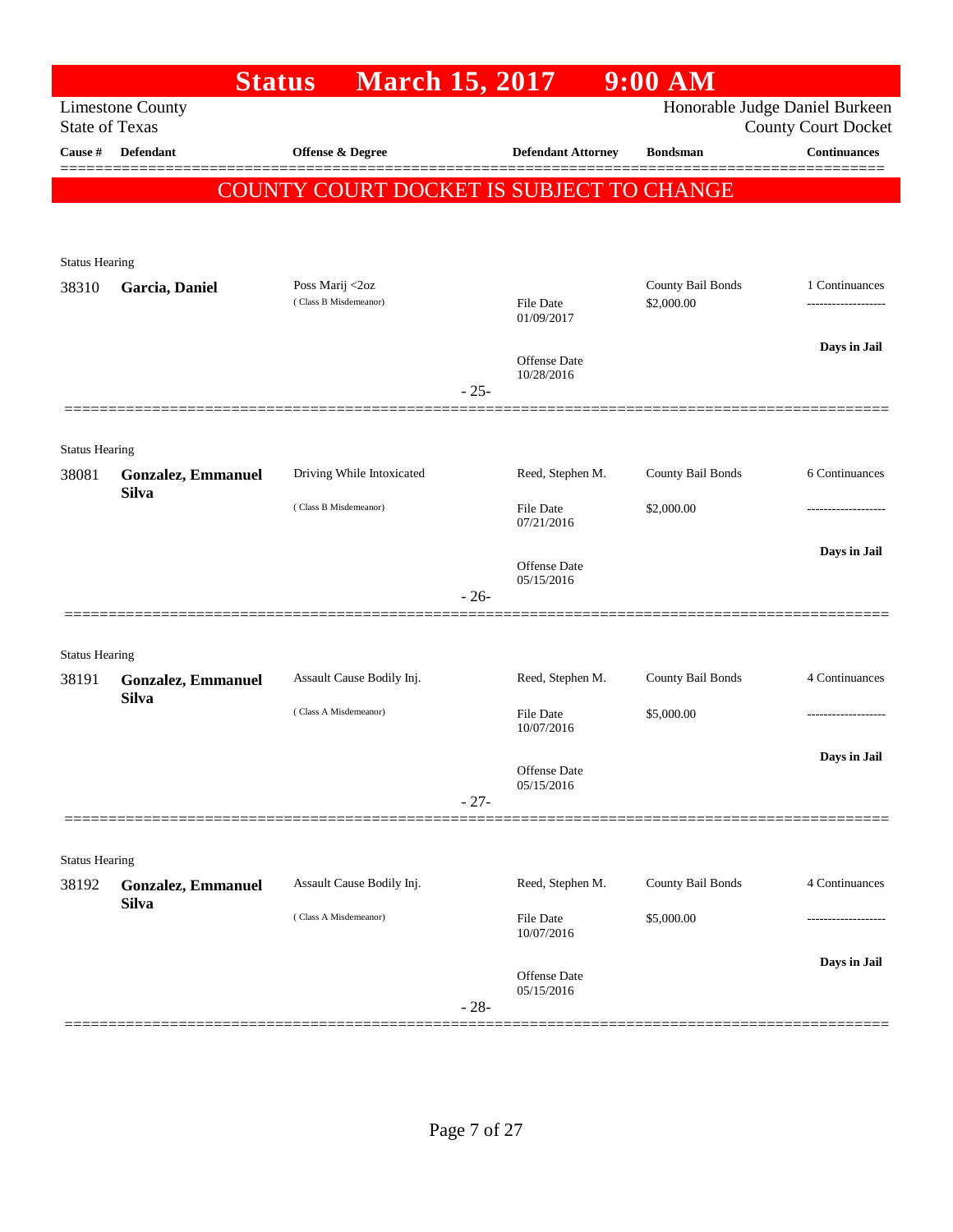|                                | <b>Status</b>              | <b>March 15, 2017</b>                           |                                   | 9:00 AM             |                                                              |
|--------------------------------|----------------------------|-------------------------------------------------|-----------------------------------|---------------------|--------------------------------------------------------------|
| <b>State of Texas</b>          | <b>Limestone County</b>    |                                                 |                                   |                     | Honorable Judge Daniel Burkeen<br><b>County Court Docket</b> |
| <b>Cause</b> #                 | Defendant                  | Offense & Degree                                | <b>Defendant Attorney</b>         | <b>Bondsman</b>     | <b>Continuances</b>                                          |
|                                |                            |                                                 |                                   |                     |                                                              |
|                                |                            | <b>COUNTY COURT DOCKET IS SUBJECT TO CHANGE</b> |                                   |                     |                                                              |
|                                |                            |                                                 |                                   |                     |                                                              |
| <b>Status Hearing</b>          |                            |                                                 |                                   |                     |                                                              |
| 38281                          | Gore, Jason Claude         | Criminal Trespass                               | Spivey, Shirley                   | Personal Bond       | 3 Continuances                                               |
|                                |                            | (Class B Misdemeanor)                           | <b>File Date</b><br>12/19/2016    | \$1,000.00          |                                                              |
|                                |                            |                                                 |                                   |                     | Days in Jail                                                 |
|                                |                            |                                                 | <b>Offense Date</b><br>11/22/2016 |                     |                                                              |
|                                |                            | $-29-$                                          |                                   |                     |                                                              |
|                                |                            |                                                 |                                   |                     |                                                              |
| <b>Status Hearing</b><br>38329 |                            | Theft Prop >=\$100<\$750                        |                                   | Freebird Bail Bonds | 1 Continuances                                               |
|                                | <b>Gray, Chandra Renee</b> | (Class B Misdemeanor)                           | <b>File Date</b><br>01/17/2017    | \$1,000.00          |                                                              |
|                                |                            |                                                 |                                   |                     | Days in Jail                                                 |
|                                |                            |                                                 | <b>Offense Date</b><br>12/23/2016 |                     |                                                              |
|                                |                            | $-30-$                                          |                                   |                     |                                                              |
|                                |                            |                                                 |                                   |                     |                                                              |
| <b>Status Hearing</b>          |                            |                                                 |                                   |                     |                                                              |
| 38322                          | Green, Trayvonn            | Purchase Furnish Alcohol To A Minor             | Reed, Justin                      | Reed, Benjie        | 1 Continuances                                               |
|                                | <b>Dewayne</b>             | (Class A Misdemeanor)                           | File Date                         | \$3,000.00          |                                                              |
|                                |                            |                                                 | 01/17/2017                        |                     |                                                              |
|                                |                            |                                                 | <b>Offense Date</b>               |                     | Days in Jail                                                 |
|                                |                            | $-31-$                                          | 05/01/2016                        |                     |                                                              |
|                                |                            |                                                 |                                   |                     |                                                              |
| <b>Status Hearing</b>          |                            |                                                 |                                   |                     |                                                              |
| 38323                          | Green, Trayvonn            | Purchase Furnish Alcohol To A Minor             | Reed, Justin                      | Reed, Benjie        | 1 Continuances                                               |
|                                | <b>Dewayne</b>             | (Class A Misdemeanor)                           | <b>File Date</b><br>01/17/2017    | \$3,000.00          |                                                              |
|                                |                            |                                                 |                                   |                     |                                                              |
|                                |                            |                                                 | <b>Offense Date</b><br>05/01/2016 |                     | Days in Jail                                                 |
|                                |                            | $-32-$                                          |                                   |                     |                                                              |
|                                |                            |                                                 |                                   |                     |                                                              |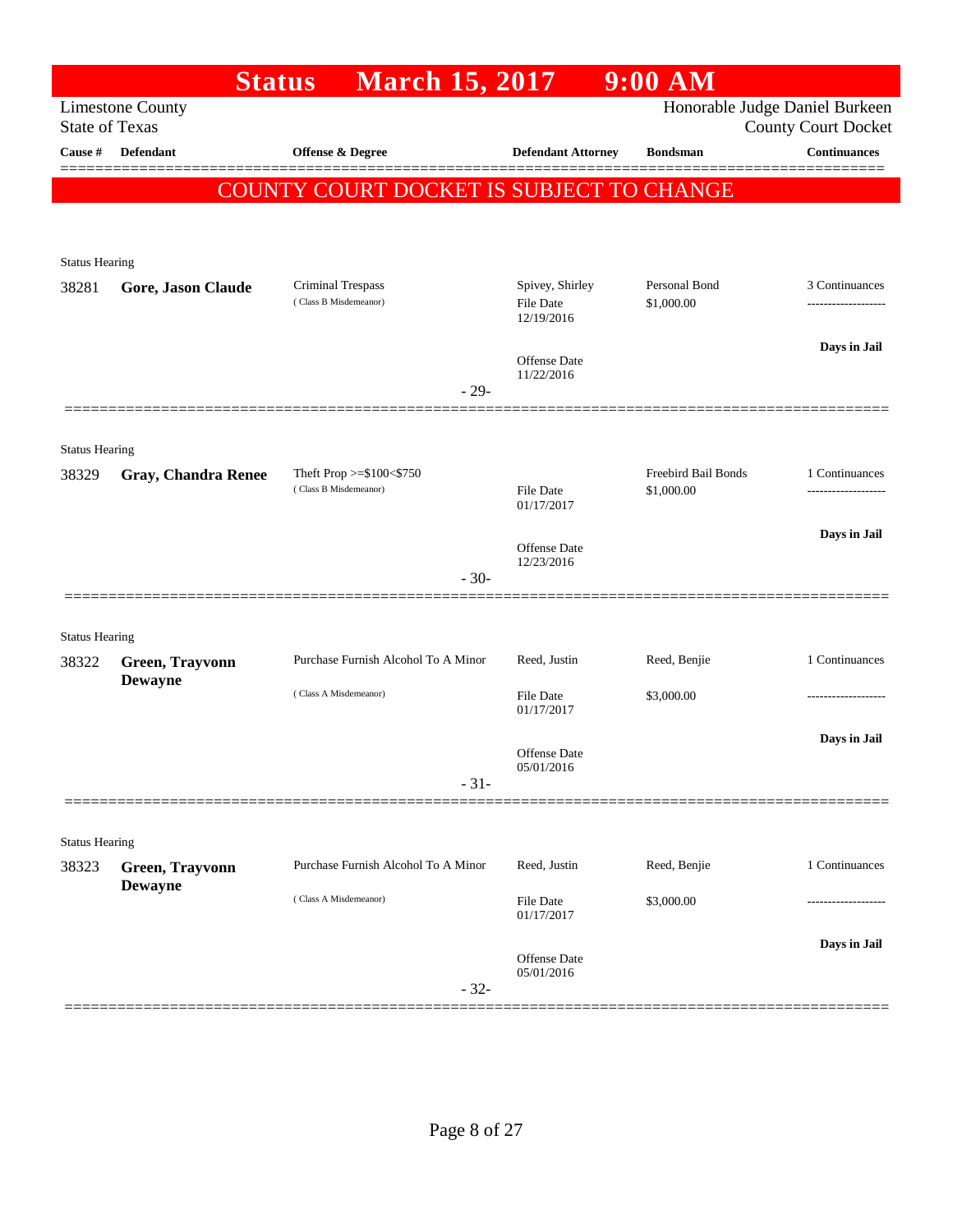|                                  | <b>Status</b>               | <b>March 15, 2017</b>                             |                                | $9:00$ AM       |                                                   |
|----------------------------------|-----------------------------|---------------------------------------------------|--------------------------------|-----------------|---------------------------------------------------|
|                                  | <b>Limestone County</b>     |                                                   |                                |                 | Honorable Judge Daniel Burkeen                    |
| <b>State of Texas</b><br>Cause # | Defendant                   | Offense & Degree                                  | <b>Defendant Attorney</b>      | <b>Bondsman</b> | <b>County Court Docket</b><br><b>Continuances</b> |
|                                  |                             |                                                   |                                |                 |                                                   |
|                                  |                             | <b>COUNTY COURT DOCKET IS SUBJECT TO CHANGE</b>   |                                |                 |                                                   |
|                                  |                             |                                                   |                                |                 |                                                   |
| <b>Status Hearing</b>            |                             |                                                   |                                |                 |                                                   |
| 38324                            | Green, Trayvonn             | Purchase Furnish Alcohol To A Minor               | Reed, Justin                   | Reed, Benjie    | 1 Continuances                                    |
|                                  | <b>Dewayne</b>              |                                                   |                                |                 |                                                   |
|                                  |                             | (Class A Misdemeanor)                             | File Date<br>01/17/2017        | \$3,000.00      |                                                   |
|                                  |                             |                                                   |                                |                 | Days in Jail                                      |
|                                  |                             |                                                   | Offense Date<br>05/01/2016     |                 |                                                   |
|                                  |                             | $-33-$                                            |                                |                 |                                                   |
|                                  |                             |                                                   |                                |                 |                                                   |
| <b>Status Hearing</b>            |                             |                                                   |                                |                 |                                                   |
| 38325                            | Green, Trayvonn             | Purchase Furnish Alcohol To A Minor               | Reed, Justin                   | Reed, Benjie    | 1 Continuances                                    |
|                                  | <b>Dewayne</b>              | (Class A Misdemeanor)                             | File Date                      | \$3,000.00      |                                                   |
|                                  |                             |                                                   | 01/17/2017                     |                 |                                                   |
|                                  |                             |                                                   | Offense Date                   |                 | Days in Jail                                      |
|                                  |                             | $-34-$                                            | 05/01/2016                     |                 |                                                   |
|                                  |                             |                                                   |                                |                 |                                                   |
|                                  |                             |                                                   |                                |                 |                                                   |
| <b>Status Hearing</b><br>38326   | Green, Trayvonn             | Fail To Identify Giving False/Ficitious           | Reed, Justin                   | Reed, Benjie    | 1 Continuances                                    |
|                                  | <b>Dewayne</b>              | Info                                              |                                |                 |                                                   |
|                                  |                             | (Class B Misdemeanor)                             | File Date<br>01/17/2017        | \$2,000.00      | -----------------                                 |
|                                  |                             |                                                   |                                |                 | Days in Jail                                      |
|                                  |                             |                                                   | Offense Date<br>05/01/2016     |                 |                                                   |
|                                  |                             | $-35-$                                            |                                |                 |                                                   |
|                                  |                             |                                                   |                                |                 |                                                   |
| <b>Review Hearing</b>            |                             |                                                   |                                |                 |                                                   |
| 36445                            | <b>Gude, Broderick Deon</b> | Driving W/Lic Inv W/Prev<br>Conv/Susp/W/O Fin Res |                                | Personal Bond   | 19 Continuances                                   |
|                                  |                             | (Class B Misdemeanor)                             | <b>File Date</b><br>06/25/2013 | \$2,000.00      |                                                   |
|                                  |                             |                                                   |                                |                 |                                                   |
|                                  |                             |                                                   | Offense Date                   |                 | Days in Jail                                      |
|                                  |                             | $-36-$                                            | 06/13/2013                     |                 |                                                   |
|                                  |                             |                                                   |                                |                 |                                                   |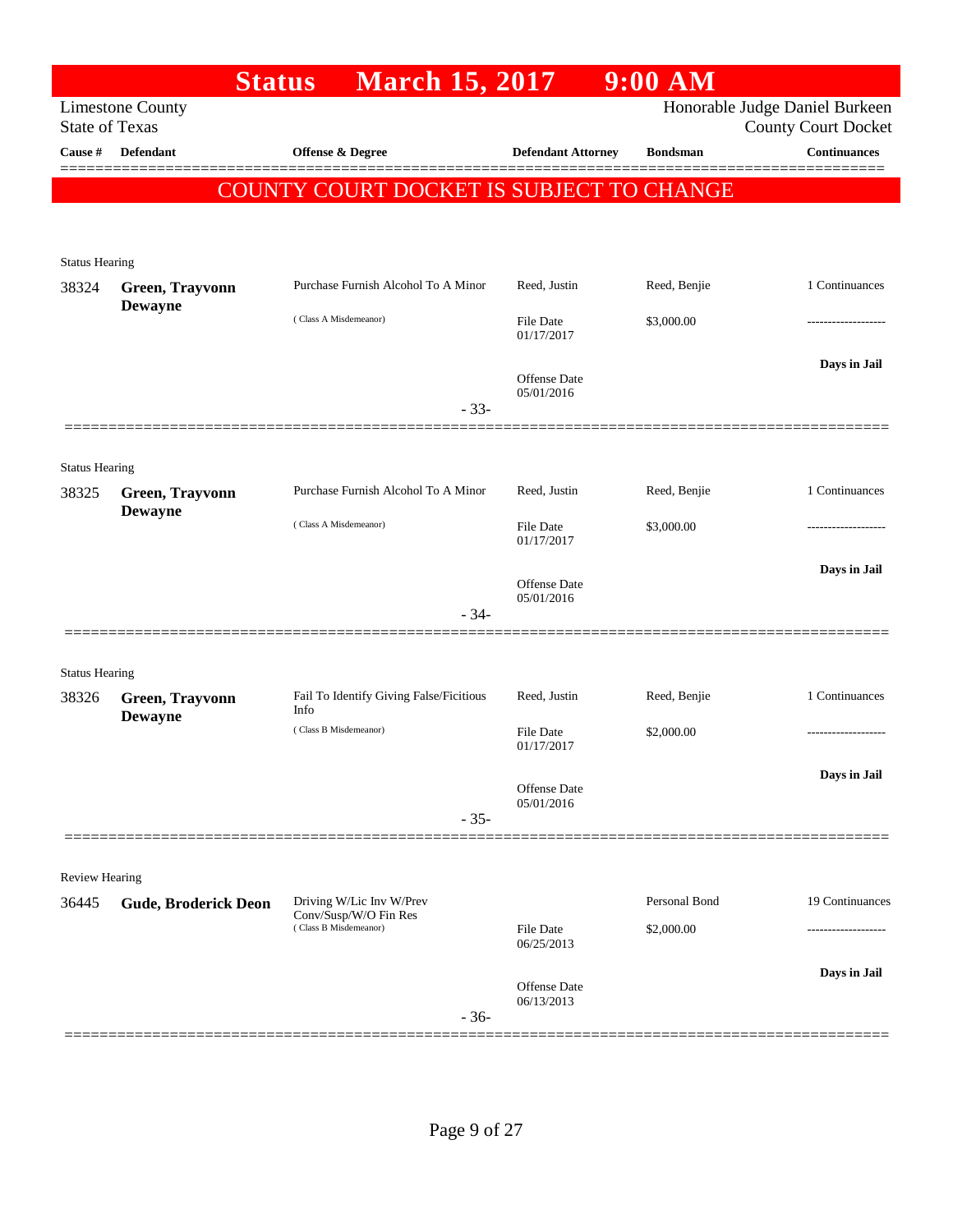|                                | <b>Status</b>                             | <b>March 15, 2017</b>                                    |                                   | $9:00$ AM         |                                                              |
|--------------------------------|-------------------------------------------|----------------------------------------------------------|-----------------------------------|-------------------|--------------------------------------------------------------|
| <b>State of Texas</b>          | <b>Limestone County</b>                   |                                                          |                                   |                   | Honorable Judge Daniel Burkeen<br><b>County Court Docket</b> |
| Cause #                        | <b>Defendant</b>                          | <b>Offense &amp; Degree</b>                              | <b>Defendant Attorney</b>         | <b>Bondsman</b>   | <b>Continuances</b>                                          |
|                                |                                           |                                                          |                                   |                   |                                                              |
|                                |                                           | COUNTY COURT DOCKET IS SUBJECT TO CHANGE                 |                                   |                   |                                                              |
|                                |                                           |                                                          |                                   |                   |                                                              |
| <b>Review Hearing</b>          |                                           |                                                          |                                   |                   |                                                              |
| 36569                          | <b>Gude, Broderick Deon</b>               | Bail Jumping And Fail To Appear<br>(Class A Misdemeanor) |                                   |                   | 19 Continuances                                              |
|                                |                                           |                                                          | File Date<br>09/27/2013           |                   |                                                              |
|                                |                                           |                                                          | Offense Date                      |                   | Days in Jail                                                 |
|                                |                                           | $-37-$                                                   | 09/18/2013                        |                   |                                                              |
|                                |                                           |                                                          |                                   |                   |                                                              |
| <b>Status Hearing</b>          |                                           |                                                          |                                   |                   |                                                              |
| 38244                          | Hall, Tyler Richard                       | Driving While Intoxicated                                | Moore, David E.                   | County Bail Bonds | 2 Continuances                                               |
|                                |                                           | (Class B Misdemeanor)                                    | <b>File Date</b><br>11/17/2016    | \$2,000.00        | -----------------                                            |
|                                |                                           |                                                          |                                   |                   | Days in Jail                                                 |
|                                |                                           |                                                          | Offense Date<br>10/22/2016        |                   |                                                              |
|                                |                                           | $-38-$                                                   |                                   |                   |                                                              |
|                                |                                           |                                                          |                                   |                   |                                                              |
| <b>Status Hearing</b>          |                                           |                                                          | Reed, Justin                      | Reed, Justin      | 1 Continuances                                               |
| 38299                          | <b>Henderson, Dontre</b><br><b>Markee</b> | Evading Arrest Or Detention                              |                                   |                   |                                                              |
|                                |                                           | (Class B Misdemeanor)                                    | <b>File Date</b><br>01/06/2017    | \$3,000.00        |                                                              |
|                                |                                           |                                                          |                                   |                   | Days in Jail                                                 |
|                                |                                           |                                                          | Offense Date<br>12/03/2016        |                   |                                                              |
|                                |                                           | $-39-$                                                   |                                   |                   |                                                              |
|                                |                                           |                                                          |                                   |                   |                                                              |
| <b>Status Hearing</b><br>38298 | Henderson, Kendell                        | Poss Marij <2oz                                          |                                   | County Bail Bonds | 1 Continuances                                               |
|                                | <b>Dorell</b>                             |                                                          |                                   |                   |                                                              |
|                                |                                           | (Class B Misdemeanor)                                    | <b>File Date</b><br>01/06/2017    | \$2,000.00        |                                                              |
|                                |                                           |                                                          |                                   |                   | Days in Jail                                                 |
|                                |                                           |                                                          | <b>Offense Date</b><br>12/15/2016 |                   |                                                              |
|                                |                                           | $-40-$                                                   |                                   |                   |                                                              |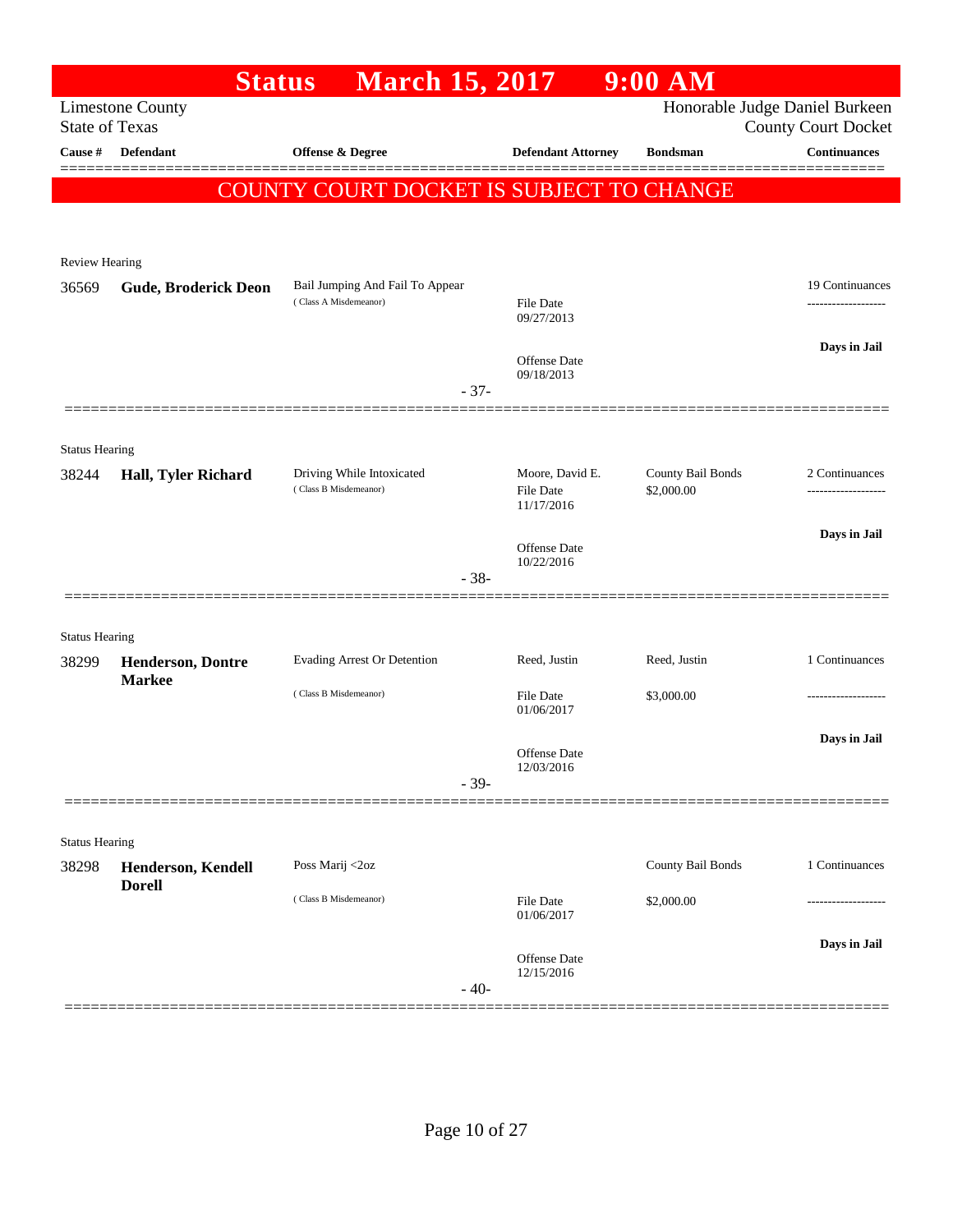|                                  |                                     | <b>Status</b><br><b>March 15, 2017</b>            |                                   | $9:00$ AM           |                                                   |
|----------------------------------|-------------------------------------|---------------------------------------------------|-----------------------------------|---------------------|---------------------------------------------------|
|                                  | <b>Limestone County</b>             |                                                   |                                   |                     | Honorable Judge Daniel Burkeen                    |
| <b>State of Texas</b><br>Cause # | Defendant                           | Offense & Degree                                  | <b>Defendant Attorney</b>         | <b>Bondsman</b>     | <b>County Court Docket</b><br><b>Continuances</b> |
|                                  |                                     |                                                   |                                   |                     |                                                   |
|                                  |                                     | COUNTY COURT DOCKET IS SUBJECT TO CHANGE          |                                   |                     |                                                   |
|                                  |                                     |                                                   |                                   |                     |                                                   |
| <b>Status Hearing</b>            |                                     |                                                   |                                   |                     |                                                   |
| 38331                            | <b>Henderson, Steven</b>            | <b>Criminal Trespass</b>                          |                                   | Personal Bond       | 1 Continuances                                    |
|                                  | <b>Troy</b>                         | (Class B Misdemeanor)                             | File Date                         | \$1,000.00          |                                                   |
|                                  |                                     |                                                   | 01/17/2017                        |                     |                                                   |
|                                  |                                     |                                                   |                                   |                     | Days in Jail                                      |
|                                  |                                     |                                                   | Offense Date<br>12/22/2016        |                     |                                                   |
|                                  |                                     | $-41-$                                            |                                   |                     |                                                   |
|                                  |                                     |                                                   |                                   |                     |                                                   |
| <b>Status Hearing</b>            |                                     |                                                   |                                   | Freebird Bail Bonds |                                                   |
| 38256                            | Hendrick, Christie<br><b>Nicole</b> | Theft Prop <\$100 W/Prev Convic                   | Spivey, Shirley                   |                     | 2 Continuances                                    |
|                                  |                                     | (Class B Misdemeanor)                             | <b>File Date</b><br>11/28/2016    | \$1,500.00          |                                                   |
|                                  |                                     |                                                   |                                   |                     | Days in Jail                                      |
|                                  |                                     |                                                   | <b>Offense</b> Date<br>11/03/2016 |                     |                                                   |
|                                  |                                     | $-42-$                                            |                                   |                     |                                                   |
|                                  |                                     |                                                   |                                   |                     |                                                   |
| <b>Review Hearing</b>            |                                     |                                                   |                                   |                     |                                                   |
| 37841                            | <b>Hill, Demetrian</b>              | Driving W/Lic Inv W/Prev<br>Conv/Susp/W/O Fin Res | Reed, Bobby                       | Reed, Bobby         | 10 Continuances                                   |
|                                  | <b>Cleophus</b>                     | (Class B Misdemeanor)                             | <b>File Date</b>                  | \$2,000.00          |                                                   |
|                                  |                                     |                                                   | 02/25/2016                        |                     |                                                   |
|                                  |                                     |                                                   | Offense Date                      |                     | Days in Jail                                      |
|                                  |                                     | $-43-$                                            | 02/02/2016                        |                     |                                                   |
|                                  |                                     |                                                   |                                   |                     |                                                   |
| <b>Status Hearing</b>            |                                     |                                                   |                                   |                     |                                                   |
| 38308                            | Jackson, Dontrevian                 | Fail To Identify Giving False/Ficitious           | Reed, Benjie                      | Reed, Benjie        | 1 Continuances                                    |
|                                  |                                     | Info<br>(Class B Misdemeanor)                     | File Date                         | \$2,000.00          |                                                   |
|                                  |                                     |                                                   | 01/09/2017                        |                     |                                                   |
|                                  |                                     |                                                   | Offense Date                      |                     | Days in Jail                                      |
|                                  |                                     | $-44-$                                            | 11/21/2016                        |                     |                                                   |
|                                  |                                     |                                                   |                                   |                     |                                                   |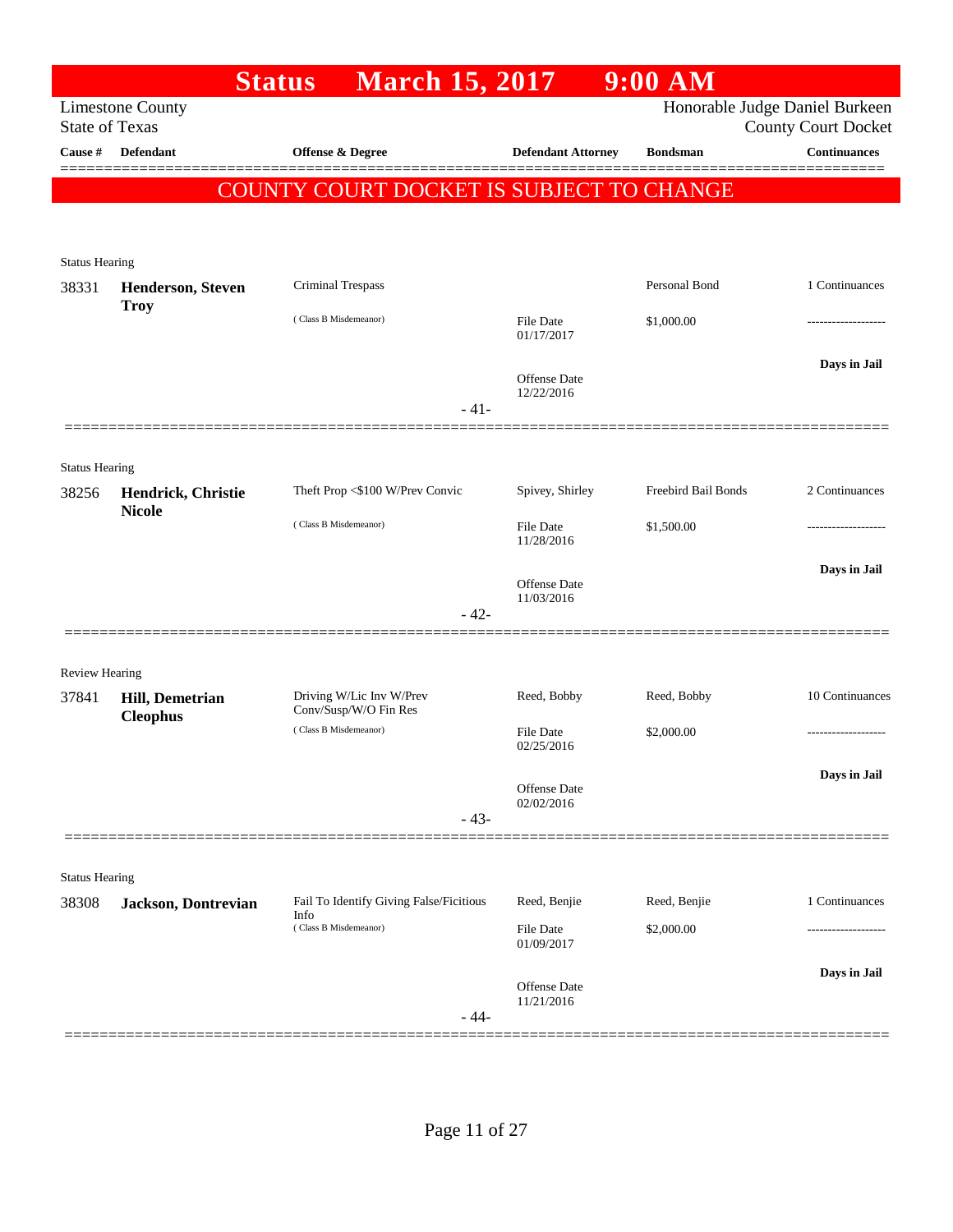| Honorable Judge Daniel Burkeen<br><b>Limestone County</b><br><b>State of Texas</b><br><b>County Court Docket</b><br><b>Continuances</b><br>Cause #<br><b>Defendant</b><br><b>Offense &amp; Degree</b><br><b>Defendant Attorney</b><br><b>Bondsman</b><br>COUNTY COURT DOCKET IS SUBJECT TO CHANGE<br><b>Status Hearing</b><br>Personal Bond<br>5 Continuances<br>Assault Cause Bodily Inj.<br>Reed, Stephen M.<br>38126<br><b>Johnson</b> , Shermain<br><b>Montrice</b><br>(Class A Misdemeanor)<br>\$1,000.00<br><b>File Date</b><br>-----------------<br>08/16/2016<br>Days in Jail<br><b>Offense Date</b><br>03/27/2016<br>$-45-$<br><b>Status Hearing</b><br>Reed, Stephen M.<br>Personal Bond<br>5 Continuances<br>Crim Trespass<br>Johnson, Shermain<br>38127<br>Habit/Superfund/Infrastruction<br>Montrice<br>(Class A Misdemeanor)<br>\$1,000.00<br><b>File Date</b><br>.<br>08/16/2016<br>Days in Jail<br><b>Offense Date</b><br>03/27/2016<br>$-46-$<br><b>Status Hearing</b><br>Assault Causes Bodily Injury Family<br>County Bail Bonds<br>5 Continuances<br>Reed, Stephen M.<br>38112<br>Kirven, Jaloria Ann<br>Member<br>(Class A Misdemeanor)<br><b>File Date</b><br>\$3,000.00<br>08/16/2016<br>Days in Jail<br>Offense Date<br>07/06/2016<br>$-47-$<br>Plea Hearing<br>County Bail Bonds<br>4 Continuances<br>Accident Involving Damage To<br>Martinez, Armando<br>38207<br>Lerma, Rodrego<br>Vehicle>=\$200<br>G.<br><b>Alanis</b><br>(Class B Misdemeanor)<br>\$2,500.00<br><b>File Date</b><br>10/20/2016<br>Days in Jail<br><b>Offense Date</b><br>03/23/2016<br>$-48-$ |  | <b>March 15, 2017</b><br><b>Status</b> | $9:00$ AM |  |
|----------------------------------------------------------------------------------------------------------------------------------------------------------------------------------------------------------------------------------------------------------------------------------------------------------------------------------------------------------------------------------------------------------------------------------------------------------------------------------------------------------------------------------------------------------------------------------------------------------------------------------------------------------------------------------------------------------------------------------------------------------------------------------------------------------------------------------------------------------------------------------------------------------------------------------------------------------------------------------------------------------------------------------------------------------------------------------------------------------------------------------------------------------------------------------------------------------------------------------------------------------------------------------------------------------------------------------------------------------------------------------------------------------------------------------------------------------------------------------------------------------------------------------------------------------------------------------------------|--|----------------------------------------|-----------|--|
|                                                                                                                                                                                                                                                                                                                                                                                                                                                                                                                                                                                                                                                                                                                                                                                                                                                                                                                                                                                                                                                                                                                                                                                                                                                                                                                                                                                                                                                                                                                                                                                              |  |                                        |           |  |
|                                                                                                                                                                                                                                                                                                                                                                                                                                                                                                                                                                                                                                                                                                                                                                                                                                                                                                                                                                                                                                                                                                                                                                                                                                                                                                                                                                                                                                                                                                                                                                                              |  |                                        |           |  |
|                                                                                                                                                                                                                                                                                                                                                                                                                                                                                                                                                                                                                                                                                                                                                                                                                                                                                                                                                                                                                                                                                                                                                                                                                                                                                                                                                                                                                                                                                                                                                                                              |  |                                        |           |  |
|                                                                                                                                                                                                                                                                                                                                                                                                                                                                                                                                                                                                                                                                                                                                                                                                                                                                                                                                                                                                                                                                                                                                                                                                                                                                                                                                                                                                                                                                                                                                                                                              |  |                                        |           |  |
|                                                                                                                                                                                                                                                                                                                                                                                                                                                                                                                                                                                                                                                                                                                                                                                                                                                                                                                                                                                                                                                                                                                                                                                                                                                                                                                                                                                                                                                                                                                                                                                              |  |                                        |           |  |
|                                                                                                                                                                                                                                                                                                                                                                                                                                                                                                                                                                                                                                                                                                                                                                                                                                                                                                                                                                                                                                                                                                                                                                                                                                                                                                                                                                                                                                                                                                                                                                                              |  |                                        |           |  |
|                                                                                                                                                                                                                                                                                                                                                                                                                                                                                                                                                                                                                                                                                                                                                                                                                                                                                                                                                                                                                                                                                                                                                                                                                                                                                                                                                                                                                                                                                                                                                                                              |  |                                        |           |  |
|                                                                                                                                                                                                                                                                                                                                                                                                                                                                                                                                                                                                                                                                                                                                                                                                                                                                                                                                                                                                                                                                                                                                                                                                                                                                                                                                                                                                                                                                                                                                                                                              |  |                                        |           |  |
|                                                                                                                                                                                                                                                                                                                                                                                                                                                                                                                                                                                                                                                                                                                                                                                                                                                                                                                                                                                                                                                                                                                                                                                                                                                                                                                                                                                                                                                                                                                                                                                              |  |                                        |           |  |
|                                                                                                                                                                                                                                                                                                                                                                                                                                                                                                                                                                                                                                                                                                                                                                                                                                                                                                                                                                                                                                                                                                                                                                                                                                                                                                                                                                                                                                                                                                                                                                                              |  |                                        |           |  |
|                                                                                                                                                                                                                                                                                                                                                                                                                                                                                                                                                                                                                                                                                                                                                                                                                                                                                                                                                                                                                                                                                                                                                                                                                                                                                                                                                                                                                                                                                                                                                                                              |  |                                        |           |  |
|                                                                                                                                                                                                                                                                                                                                                                                                                                                                                                                                                                                                                                                                                                                                                                                                                                                                                                                                                                                                                                                                                                                                                                                                                                                                                                                                                                                                                                                                                                                                                                                              |  |                                        |           |  |
|                                                                                                                                                                                                                                                                                                                                                                                                                                                                                                                                                                                                                                                                                                                                                                                                                                                                                                                                                                                                                                                                                                                                                                                                                                                                                                                                                                                                                                                                                                                                                                                              |  |                                        |           |  |
|                                                                                                                                                                                                                                                                                                                                                                                                                                                                                                                                                                                                                                                                                                                                                                                                                                                                                                                                                                                                                                                                                                                                                                                                                                                                                                                                                                                                                                                                                                                                                                                              |  |                                        |           |  |
|                                                                                                                                                                                                                                                                                                                                                                                                                                                                                                                                                                                                                                                                                                                                                                                                                                                                                                                                                                                                                                                                                                                                                                                                                                                                                                                                                                                                                                                                                                                                                                                              |  |                                        |           |  |
|                                                                                                                                                                                                                                                                                                                                                                                                                                                                                                                                                                                                                                                                                                                                                                                                                                                                                                                                                                                                                                                                                                                                                                                                                                                                                                                                                                                                                                                                                                                                                                                              |  |                                        |           |  |
|                                                                                                                                                                                                                                                                                                                                                                                                                                                                                                                                                                                                                                                                                                                                                                                                                                                                                                                                                                                                                                                                                                                                                                                                                                                                                                                                                                                                                                                                                                                                                                                              |  |                                        |           |  |
|                                                                                                                                                                                                                                                                                                                                                                                                                                                                                                                                                                                                                                                                                                                                                                                                                                                                                                                                                                                                                                                                                                                                                                                                                                                                                                                                                                                                                                                                                                                                                                                              |  |                                        |           |  |
|                                                                                                                                                                                                                                                                                                                                                                                                                                                                                                                                                                                                                                                                                                                                                                                                                                                                                                                                                                                                                                                                                                                                                                                                                                                                                                                                                                                                                                                                                                                                                                                              |  |                                        |           |  |
|                                                                                                                                                                                                                                                                                                                                                                                                                                                                                                                                                                                                                                                                                                                                                                                                                                                                                                                                                                                                                                                                                                                                                                                                                                                                                                                                                                                                                                                                                                                                                                                              |  |                                        |           |  |
|                                                                                                                                                                                                                                                                                                                                                                                                                                                                                                                                                                                                                                                                                                                                                                                                                                                                                                                                                                                                                                                                                                                                                                                                                                                                                                                                                                                                                                                                                                                                                                                              |  |                                        |           |  |
|                                                                                                                                                                                                                                                                                                                                                                                                                                                                                                                                                                                                                                                                                                                                                                                                                                                                                                                                                                                                                                                                                                                                                                                                                                                                                                                                                                                                                                                                                                                                                                                              |  |                                        |           |  |
|                                                                                                                                                                                                                                                                                                                                                                                                                                                                                                                                                                                                                                                                                                                                                                                                                                                                                                                                                                                                                                                                                                                                                                                                                                                                                                                                                                                                                                                                                                                                                                                              |  |                                        |           |  |
|                                                                                                                                                                                                                                                                                                                                                                                                                                                                                                                                                                                                                                                                                                                                                                                                                                                                                                                                                                                                                                                                                                                                                                                                                                                                                                                                                                                                                                                                                                                                                                                              |  |                                        |           |  |
|                                                                                                                                                                                                                                                                                                                                                                                                                                                                                                                                                                                                                                                                                                                                                                                                                                                                                                                                                                                                                                                                                                                                                                                                                                                                                                                                                                                                                                                                                                                                                                                              |  |                                        |           |  |
|                                                                                                                                                                                                                                                                                                                                                                                                                                                                                                                                                                                                                                                                                                                                                                                                                                                                                                                                                                                                                                                                                                                                                                                                                                                                                                                                                                                                                                                                                                                                                                                              |  |                                        |           |  |
|                                                                                                                                                                                                                                                                                                                                                                                                                                                                                                                                                                                                                                                                                                                                                                                                                                                                                                                                                                                                                                                                                                                                                                                                                                                                                                                                                                                                                                                                                                                                                                                              |  |                                        |           |  |
|                                                                                                                                                                                                                                                                                                                                                                                                                                                                                                                                                                                                                                                                                                                                                                                                                                                                                                                                                                                                                                                                                                                                                                                                                                                                                                                                                                                                                                                                                                                                                                                              |  |                                        |           |  |
|                                                                                                                                                                                                                                                                                                                                                                                                                                                                                                                                                                                                                                                                                                                                                                                                                                                                                                                                                                                                                                                                                                                                                                                                                                                                                                                                                                                                                                                                                                                                                                                              |  |                                        |           |  |
|                                                                                                                                                                                                                                                                                                                                                                                                                                                                                                                                                                                                                                                                                                                                                                                                                                                                                                                                                                                                                                                                                                                                                                                                                                                                                                                                                                                                                                                                                                                                                                                              |  |                                        |           |  |
|                                                                                                                                                                                                                                                                                                                                                                                                                                                                                                                                                                                                                                                                                                                                                                                                                                                                                                                                                                                                                                                                                                                                                                                                                                                                                                                                                                                                                                                                                                                                                                                              |  |                                        |           |  |
|                                                                                                                                                                                                                                                                                                                                                                                                                                                                                                                                                                                                                                                                                                                                                                                                                                                                                                                                                                                                                                                                                                                                                                                                                                                                                                                                                                                                                                                                                                                                                                                              |  |                                        |           |  |
|                                                                                                                                                                                                                                                                                                                                                                                                                                                                                                                                                                                                                                                                                                                                                                                                                                                                                                                                                                                                                                                                                                                                                                                                                                                                                                                                                                                                                                                                                                                                                                                              |  |                                        |           |  |
|                                                                                                                                                                                                                                                                                                                                                                                                                                                                                                                                                                                                                                                                                                                                                                                                                                                                                                                                                                                                                                                                                                                                                                                                                                                                                                                                                                                                                                                                                                                                                                                              |  |                                        |           |  |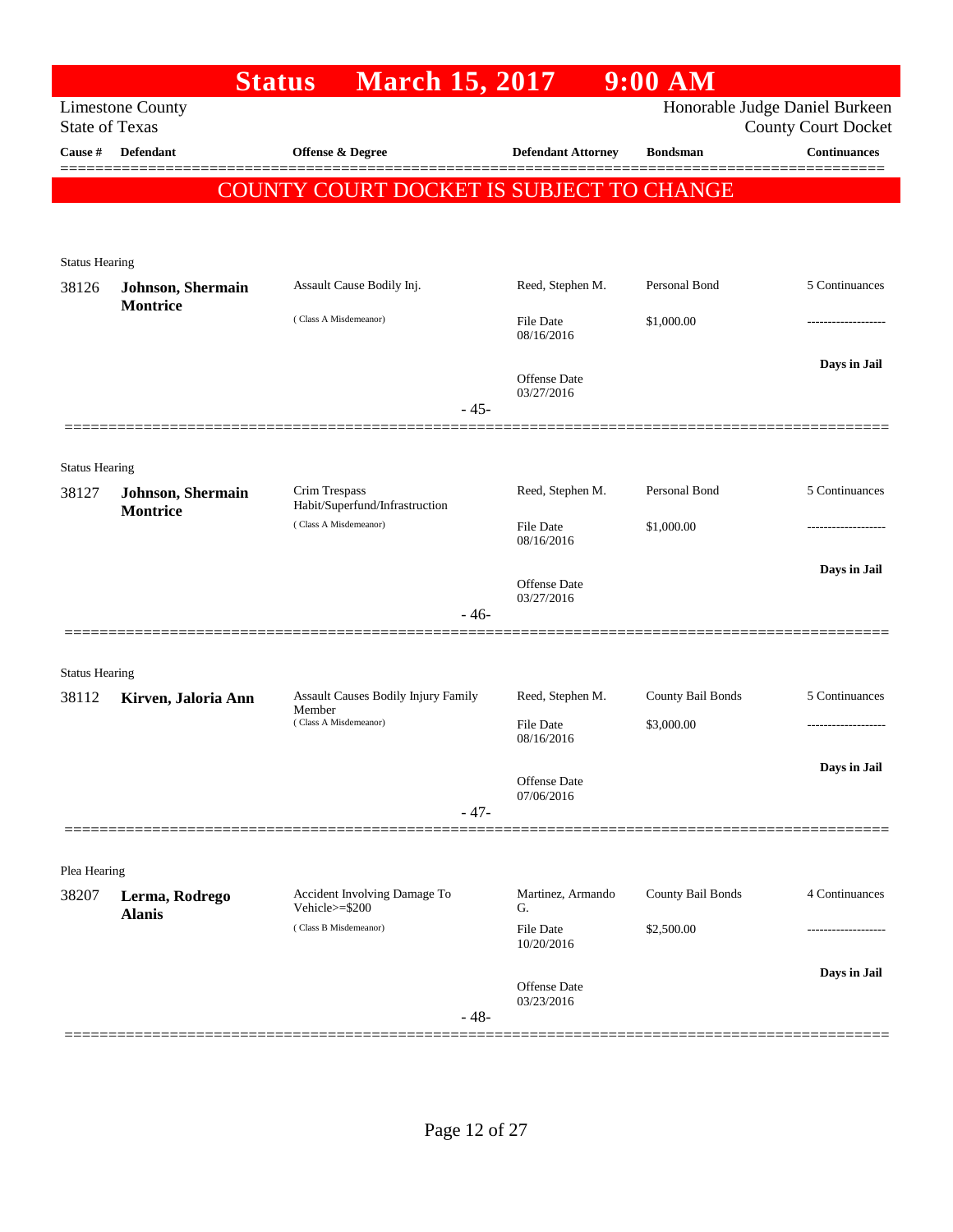|                                | <b>Status</b>               | <b>March 15, 2017</b>                                                      |        |                                | $9:00$ AM                       |                                      |
|--------------------------------|-----------------------------|----------------------------------------------------------------------------|--------|--------------------------------|---------------------------------|--------------------------------------|
| <b>State of Texas</b>          | <b>Limestone County</b>     |                                                                            |        |                                | Honorable Judge Daniel Burkeen  | <b>County Court Docket</b>           |
| Cause #                        | <b>Defendant</b>            | <b>Offense &amp; Degree</b>                                                |        | <b>Defendant Attorney</b>      | <b>Bondsman</b>                 | Continuances                         |
|                                |                             | COUNTY COURT DOCKET IS SUBJECT TO CHANGE                                   |        |                                |                                 |                                      |
|                                |                             |                                                                            |        |                                |                                 |                                      |
|                                |                             |                                                                            |        |                                |                                 |                                      |
| <b>Status Hearing</b>          |                             |                                                                            |        |                                |                                 |                                      |
| 38292                          | Lide, Ricky Ross, Jr.       | Poss Marij <2oz<br>(Class B Misdemeanor)                                   |        | File Date<br>01/06/2017        | County Bail Bonds<br>\$1,000.00 | 1 Continuances<br>------------------ |
|                                |                             |                                                                            |        | Offense Date<br>10/24/2016     |                                 | Days in Jail                         |
|                                |                             |                                                                            | $-49-$ |                                |                                 |                                      |
|                                |                             |                                                                            |        |                                |                                 |                                      |
| <b>Status Hearing</b>          |                             |                                                                            |        |                                |                                 | 1 Continuances                       |
| 38293                          | Lide, Ricky Ross, Jr.       | Driving W/Lic Inv W/Prev<br>Conv/Susp/W/O Fin Res<br>(Class B Misdemeanor) |        | <b>File Date</b>               | County Bail Bonds<br>\$1,000.00 |                                      |
|                                |                             |                                                                            |        | 01/06/2017                     |                                 |                                      |
|                                |                             |                                                                            |        | Offense Date                   |                                 | Days in Jail                         |
|                                |                             |                                                                            | $-50-$ | 10/24/2016                     |                                 |                                      |
|                                |                             |                                                                            |        |                                |                                 |                                      |
| <b>Status Hearing</b>          |                             |                                                                            |        |                                |                                 |                                      |
| 38272                          | Lloyd, Marla Jo             | Display Fictitious Motor Vehicle<br>Registration                           |        |                                | County Bail Bonds               | 2 Continuances                       |
|                                |                             | (Class B Misdemeanor)                                                      |        | <b>File Date</b><br>12/02/2016 | \$2,000.00                      |                                      |
|                                |                             |                                                                            |        |                                |                                 | Days in Jail                         |
|                                |                             |                                                                            |        | Offense Date<br>09/01/2016     |                                 |                                      |
|                                |                             |                                                                            | $-51-$ |                                |                                 |                                      |
|                                |                             |                                                                            |        |                                |                                 |                                      |
| <b>Review Hearing</b><br>38087 | <b>Lopez, Richard Allen</b> | Driving W/Lic Inv W/Prev                                                   |        | Reed, Justin                   | Reed, Justin                    | 7 Continuances                       |
|                                |                             | Conv/Susp/W/O Fin Res<br>(Class B Misdemeanor)                             |        | <b>File Date</b>               | \$1,000.00                      |                                      |
|                                |                             |                                                                            |        | 07/22/2016                     |                                 |                                      |
|                                |                             |                                                                            |        | Offense Date<br>04/17/2016     |                                 | Days in Jail                         |
|                                |                             |                                                                            | $-52-$ |                                |                                 |                                      |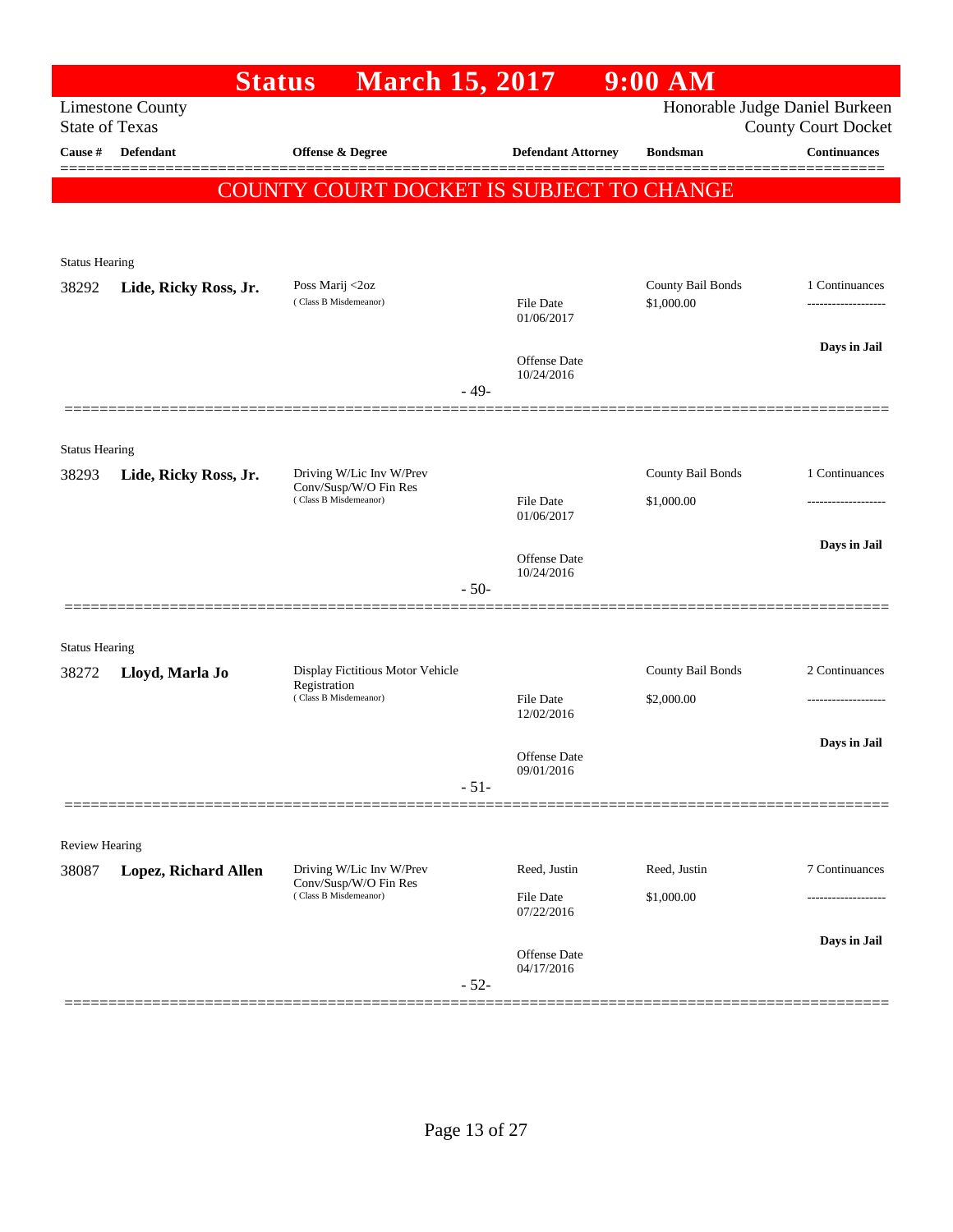|                                     | $9:00$ AM                         |                                   | <b>March 15, 2017</b>                             | <b>Status</b>              |                       |
|-------------------------------------|-----------------------------------|-----------------------------------|---------------------------------------------------|----------------------------|-----------------------|
| <b>County Court Docket</b>          | Honorable Judge Daniel Burkeen    |                                   |                                                   | <b>Limestone County</b>    | <b>State of Texas</b> |
| Continuances                        | <b>Bondsman</b>                   | <b>Defendant Attorney</b>         | Offense & Degree                                  | <b>Defendant</b>           | Cause #               |
|                                     |                                   |                                   | COUNTY COURT DOCKET IS SUBJECT TO CHANGE          |                            |                       |
|                                     |                                   |                                   |                                                   |                            |                       |
|                                     |                                   |                                   |                                                   |                            | Review Hearing        |
| 3 Continuances                      | Reed, Benjie                      | Reed, Benjie                      | Assault Causes Bodily Injury Family               | Lopez, Richard Allen       | 38241                 |
|                                     | \$2,000.00                        | File Date<br>11/14/2016           | Member<br>(Class A Misdemeanor)                   |                            |                       |
| Days in Jail                        |                                   | <b>Offense</b> Date<br>10/02/2016 |                                                   |                            |                       |
|                                     |                                   |                                   | $-53-$                                            |                            |                       |
|                                     |                                   |                                   |                                                   |                            |                       |
| 3 Continuances                      | County Bail Bonds                 |                                   | Poss Marij <2oz                                   |                            | Plea Hearing<br>38237 |
| -------------------                 | \$1,000.00                        | File Date<br>11/14/2016           | (Class B Misdemeanor)                             | Lozano, Ryan Andrew        |                       |
| Days in Jail                        |                                   | <b>Offense Date</b>               |                                                   |                            |                       |
|                                     |                                   | 10/06/2016                        | $-54-$                                            |                            |                       |
|                                     |                                   |                                   |                                                   |                            | <b>Status Hearing</b> |
| 1 Continuances                      | County Bail Bonds                 |                                   | Driving W/Lic Inv W/Prev<br>Conv/Susp/W/O Fin Res | <b>Mack, Eric Labreece</b> | 38284                 |
|                                     | \$1,000.00                        | <b>File Date</b><br>12/19/2016    | (Class B Misdemeanor)                             |                            |                       |
| Days in Jail                        |                                   | <b>Offense Date</b>               |                                                   |                            |                       |
|                                     |                                   | 11/03/2016                        | $-55-$                                            |                            |                       |
|                                     |                                   |                                   |                                                   |                            |                       |
|                                     |                                   |                                   |                                                   |                            | <b>Review Hearing</b> |
| 3 Continuances<br>----------------- | Freebird Bail Bonds<br>\$5,000.00 | <b>File Date</b><br>11/14/2016    | Unl Carrying Weapon<br>(Class A Misdemeanor)      | Mack, Shyke                | 38239                 |
| Days in Jail                        |                                   |                                   |                                                   |                            |                       |
|                                     |                                   | Offense Date<br>10/22/2016        | $-56-$                                            |                            |                       |
|                                     |                                   |                                   |                                                   |                            |                       |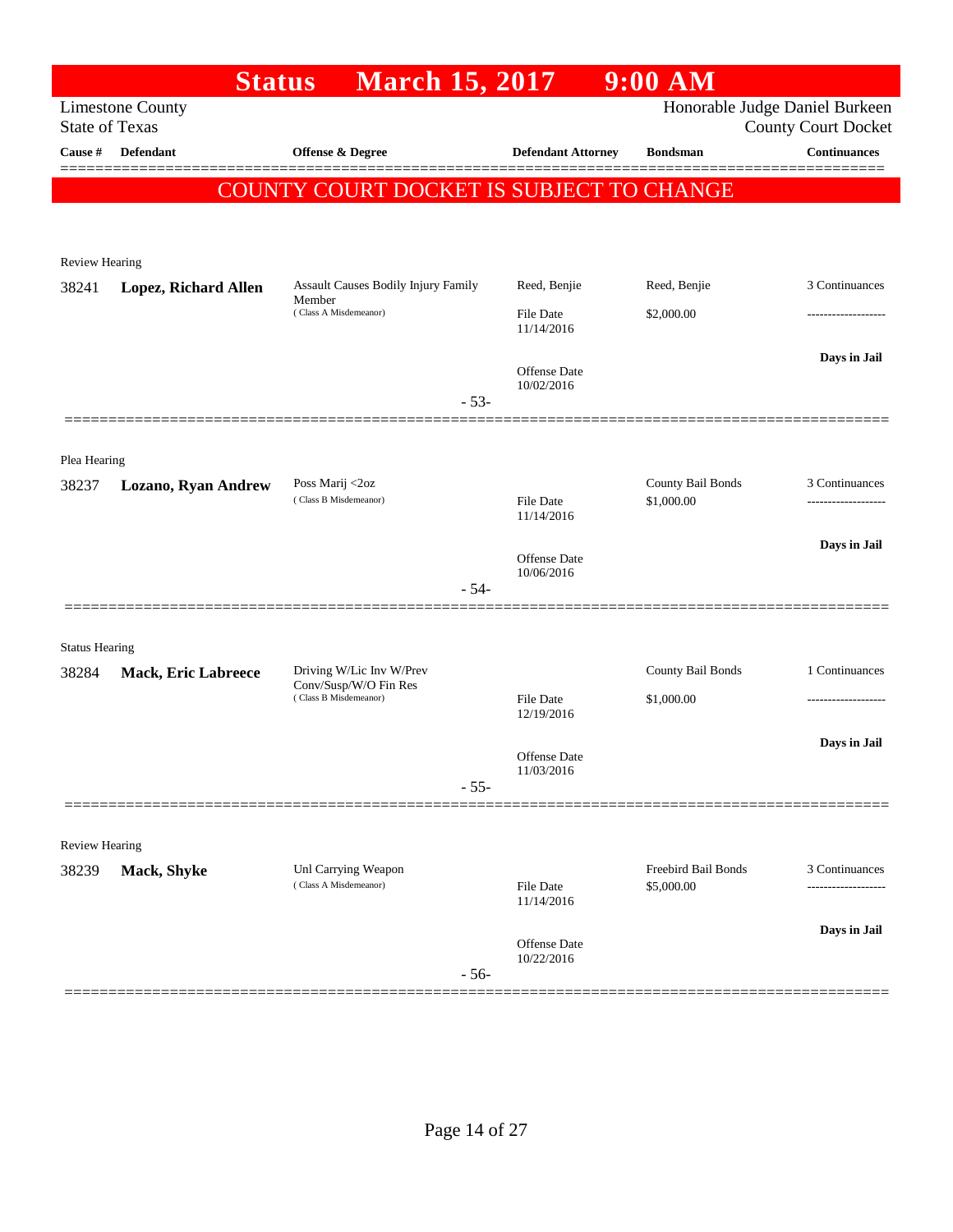|                       |                                 | <b>March 15, 2017</b><br><b>Status</b>         |                                   | $9:00$ AM           |                                                              |
|-----------------------|---------------------------------|------------------------------------------------|-----------------------------------|---------------------|--------------------------------------------------------------|
| <b>State of Texas</b> | <b>Limestone County</b>         |                                                |                                   |                     | Honorable Judge Daniel Burkeen<br><b>County Court Docket</b> |
| Cause #               | <b>Defendant</b>                | <b>Offense &amp; Degree</b>                    | <b>Defendant Attorney</b>         | <b>Bondsman</b>     | <b>Continuances</b>                                          |
|                       |                                 | COUNTY COURT DOCKET IS SUBJECT TO CHANGE       |                                   |                     |                                                              |
|                       |                                 |                                                |                                   |                     |                                                              |
|                       |                                 |                                                |                                   |                     |                                                              |
| <b>Review Hearing</b> |                                 |                                                |                                   | Freebird Bail Bonds |                                                              |
| 38240                 | Mack, Shyke                     | Poss Marij <2oz<br>(Class B Misdemeanor)       | <b>File Date</b><br>11/14/2016    | \$2,000.00          | 3 Continuances                                               |
|                       |                                 |                                                | <b>Offense</b> Date               |                     | Days in Jail                                                 |
|                       |                                 | $-57-$                                         | 10/22/2016                        |                     |                                                              |
|                       |                                 |                                                |                                   |                     |                                                              |
| <b>Review Hearing</b> |                                 | Driving W/Lic Inv W/Prev                       | Reed, Bobby                       | Reed, Bobby         | 3 Continuances                                               |
| 38146                 | <b>Marcus, Tiffany Nicole</b>   | Conv/Susp/W/O Fin Res<br>(Class B Misdemeanor) | <b>File Date</b>                  | \$1,000.00          |                                                              |
|                       |                                 |                                                | 08/23/2016                        |                     |                                                              |
|                       |                                 |                                                | Offense Date                      |                     | 111 Days in Jail                                             |
|                       |                                 | $-58-$                                         | 04/13/2016                        |                     |                                                              |
|                       |                                 |                                                |                                   |                     |                                                              |
| <b>Review Hearing</b> |                                 |                                                |                                   |                     |                                                              |
| 38116                 | <b>Martinez</b> , Alexis        | Poss Marij <2oz                                | Spivey, Shirley                   | County Bail Bonds   | 5 Continuances                                               |
|                       | Julianna                        | (Class B Misdemeanor)                          | <b>File Date</b>                  | \$2,500.00          | ----------------                                             |
|                       |                                 |                                                | 08/16/2016                        |                     |                                                              |
|                       |                                 |                                                | Offense Date<br>06/17/2016        |                     | Days in Jail                                                 |
|                       |                                 | $-59-$                                         |                                   |                     |                                                              |
|                       |                                 |                                                |                                   |                     |                                                              |
| Review Hearing        |                                 |                                                |                                   |                     |                                                              |
| 38113                 | <b>McClendon, Terris</b><br>Lee | Assault Causes Bodily Injury Family<br>Member  | Reed, Benjie                      | County Bail Bonds   | 5 Continuances                                               |
|                       |                                 | (Class A Misdemeanor)                          | <b>File Date</b><br>08/16/2016    | \$3,000.00          |                                                              |
|                       |                                 |                                                |                                   |                     | Days in Jail                                                 |
|                       |                                 |                                                | <b>Offense Date</b><br>07/06/2016 |                     |                                                              |
|                       |                                 | $-60-$                                         |                                   |                     |                                                              |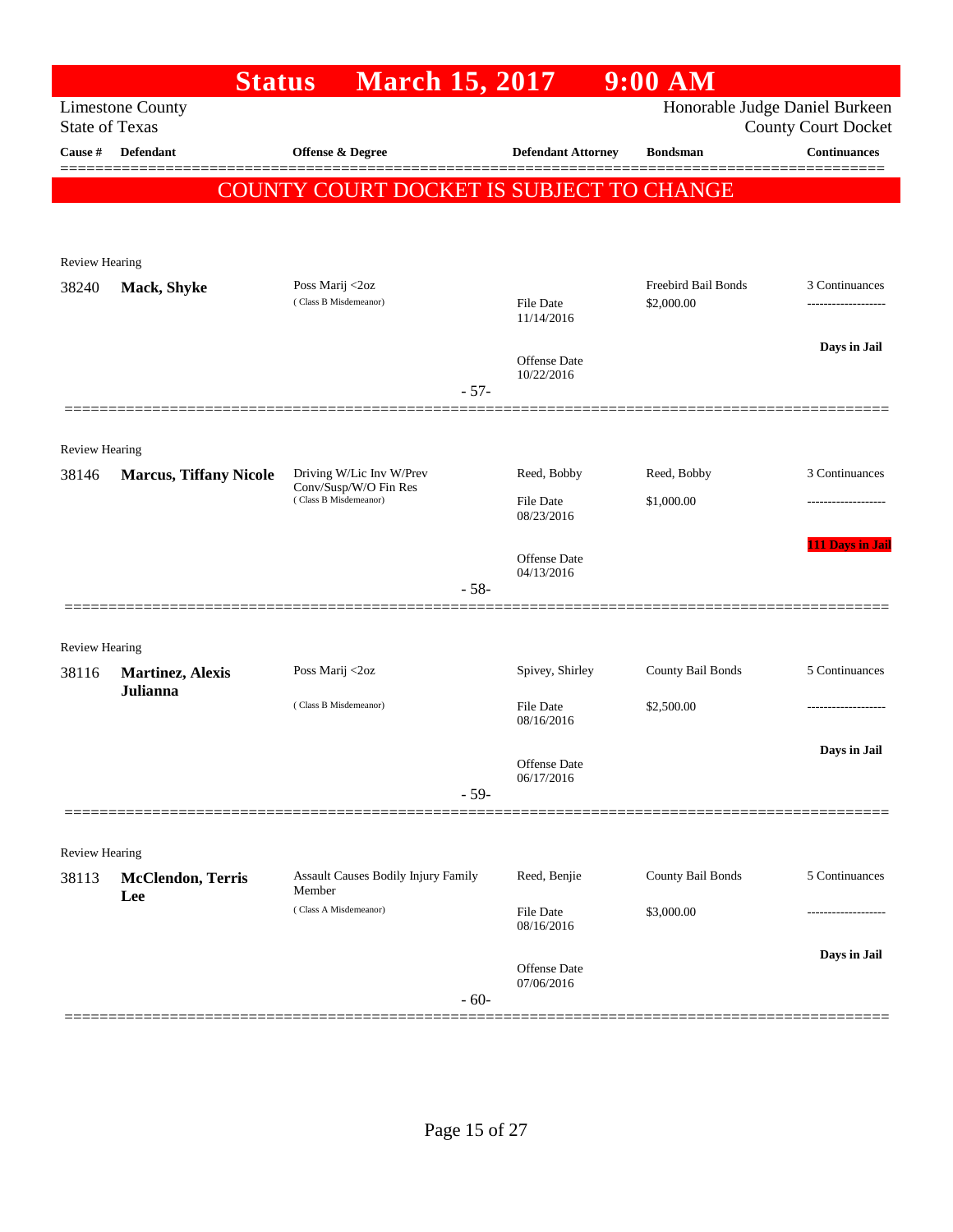|                                |                          | <b>Status</b><br><b>March 15, 2017</b>                       |                                   | $9:00$ AM                  |                                                              |
|--------------------------------|--------------------------|--------------------------------------------------------------|-----------------------------------|----------------------------|--------------------------------------------------------------|
| <b>State of Texas</b>          | <b>Limestone County</b>  |                                                              |                                   |                            | Honorable Judge Daniel Burkeen<br><b>County Court Docket</b> |
| Cause #                        | <b>Defendant</b>         | Offense & Degree                                             | <b>Defendant Attorney</b>         | <b>Bondsman</b>            | Continuances                                                 |
|                                |                          | <b>COUNTY COURT DOCKET IS SUBJECT TO CHANGE</b>              |                                   |                            |                                                              |
|                                |                          |                                                              |                                   |                            |                                                              |
|                                |                          |                                                              |                                   |                            |                                                              |
| <b>Status Hearing</b><br>38279 | <b>McGowan</b> , Earnest | <b>Burglary Of Vehicle</b>                                   | Reed, Justin                      | Reed, Benjie               | 2 Continuances                                               |
|                                | Charles, Jr.             | (Class A Misdemeanor)                                        | <b>File Date</b>                  | \$2,500.00                 |                                                              |
|                                |                          |                                                              | 12/09/2016                        |                            |                                                              |
|                                |                          |                                                              | <b>Offense</b> Date               |                            | Days in Jail                                                 |
|                                |                          | $-61-$                                                       | 10/18/2016                        |                            |                                                              |
|                                |                          |                                                              |                                   |                            |                                                              |
| Review Hearing                 |                          |                                                              |                                   |                            |                                                              |
| 38312                          | <b>McKeand</b> , James   | Poss Marij <2oz                                              |                                   | Personal Bond              | 1 Continuances                                               |
|                                | Wesley                   | (Class B Misdemeanor)                                        | File Date                         | \$500.00                   |                                                              |
|                                |                          |                                                              | 01/09/2017                        |                            |                                                              |
|                                |                          |                                                              | <b>Offense</b> Date               |                            | Days in Jail                                                 |
|                                |                          | $-62-$                                                       | 11/09/2016                        |                            |                                                              |
|                                |                          |                                                              |                                   |                            |                                                              |
| Plea Hearing                   |                          |                                                              |                                   |                            |                                                              |
| 38225                          | <b>Montano</b> , Andres  | Purchase Furnish Alcohol To A Minor<br>(Class A Misdemeanor) | Reed, Benjie<br>File Date         | Reed, Benjie<br>\$1,500.00 | 3 Continuances<br>.                                          |
|                                |                          |                                                              | 11/04/2016                        |                            |                                                              |
|                                |                          |                                                              | Offense Date                      |                            | Days in Jail                                                 |
|                                |                          | $-63-$                                                       | 09/10/2016                        |                            |                                                              |
|                                |                          |                                                              |                                   |                            |                                                              |
| <b>Status Hearing</b>          |                          |                                                              |                                   |                            |                                                              |
| 38303                          | <b>Moreland, Brandon</b> | Unl Carrying Weapon                                          | Latray, Michelle J.               | County Bail Bonds          | 1 Continuances                                               |
|                                | <b>Joseph</b>            | (Class A Misdemeanor)                                        | <b>File Date</b>                  | \$3,000.00                 | ---------------                                              |
|                                |                          |                                                              | 01/09/2017                        |                            |                                                              |
|                                |                          |                                                              | <b>Offense Date</b><br>11/06/2016 |                            | Days in Jail                                                 |
|                                |                          | $-64-$                                                       |                                   |                            |                                                              |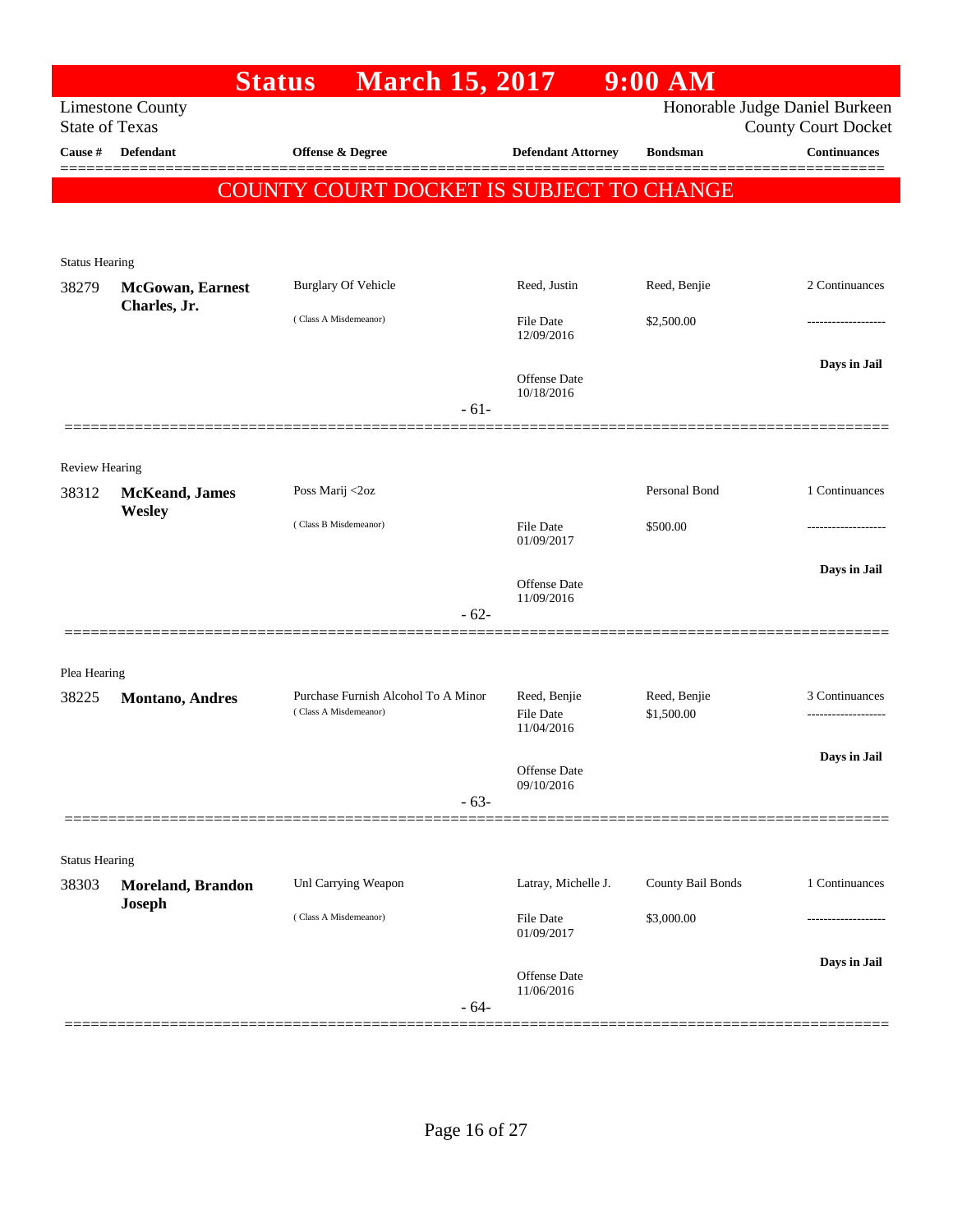|                       |                          | <b>March 15, 2017</b><br><b>Status</b>          |        |                                | 9:00 AM                    |                                |
|-----------------------|--------------------------|-------------------------------------------------|--------|--------------------------------|----------------------------|--------------------------------|
|                       | <b>Limestone County</b>  |                                                 |        |                                |                            | Honorable Judge Daniel Burkeen |
| <b>State of Texas</b> |                          |                                                 |        |                                |                            | <b>County Court Docket</b>     |
| Cause #               | Defendant                | Offense & Degree                                |        | <b>Defendant Attorney</b>      | <b>Bondsman</b>            | <b>Continuances</b><br>====    |
|                       |                          | <b>COUNTY COURT DOCKET IS SUBJECT TO CHANGE</b> |        |                                |                            |                                |
|                       |                          |                                                 |        |                                |                            |                                |
|                       |                          |                                                 |        |                                |                            |                                |
| <b>Status Hearing</b> |                          |                                                 |        |                                |                            |                                |
| 38304                 | <b>Moreland, Brandon</b> | Poss Marij <2oz                                 |        | Latray, Michelle J.            | County Bail Bonds          | 1 Continuances                 |
|                       | Joseph                   | (Class B Misdemeanor)                           |        | <b>File Date</b>               | \$2,000.00                 |                                |
|                       |                          |                                                 |        | 01/09/2017                     |                            |                                |
|                       |                          |                                                 |        | Offense Date                   |                            | Days in Jail                   |
|                       |                          |                                                 |        | 11/06/2016                     |                            |                                |
|                       |                          |                                                 | $-65-$ |                                |                            |                                |
|                       |                          |                                                 |        |                                |                            |                                |
| Review Hearing        |                          |                                                 |        |                                |                            |                                |
| 38056                 | Morgan, Blake            | Poss Marij <2oz<br>(Class B Misdemeanor)        |        |                                | County Bail Bonds          | 6 Continuances                 |
|                       |                          |                                                 |        | <b>File Date</b><br>06/23/2016 | \$1,500.00                 |                                |
|                       |                          |                                                 |        |                                |                            | Days in Jail                   |
|                       |                          |                                                 |        | Offense Date<br>05/18/2016     |                            |                                |
|                       |                          |                                                 | $-66-$ |                                |                            |                                |
|                       |                          |                                                 |        |                                |                            |                                |
| Review Hearing        |                          |                                                 |        |                                |                            |                                |
| 38223                 | Morris-Dominguez,        | Driving W/Lic Inv W/Prev                        |        |                                | County Bail Bonds          | 3 Continuances                 |
|                       | <b>Mario D</b>           | Conv/Susp/W/O Fin Res<br>(Class B Misdemeanor)  |        | <b>File Date</b>               | \$1,500.00                 |                                |
|                       |                          |                                                 |        | 11/04/2016                     |                            |                                |
|                       |                          |                                                 |        |                                |                            | Days in Jail                   |
|                       |                          |                                                 |        | Offense Date<br>10/03/2016     |                            |                                |
|                       |                          |                                                 | $-67-$ |                                |                            |                                |
|                       |                          |                                                 |        |                                |                            |                                |
| <b>Status Hearing</b> |                          |                                                 |        |                                |                            |                                |
| 38190                 | Narro, Richard           | Poss Marij <2oz                                 |        | Spivey, Shirley                | <b>Discount Bail Bonds</b> | 4 Continuances                 |
|                       | <b>Andrew</b>            | (Class B Misdemeanor)                           |        | File Date                      | \$5,000.00                 |                                |
|                       |                          |                                                 |        | 09/29/2016                     |                            |                                |
|                       |                          |                                                 |        |                                |                            | Days in Jail                   |
|                       |                          |                                                 |        | Offense Date<br>07/20/2016     |                            |                                |
|                       |                          |                                                 | $-68-$ |                                |                            |                                |
|                       |                          |                                                 |        |                                |                            |                                |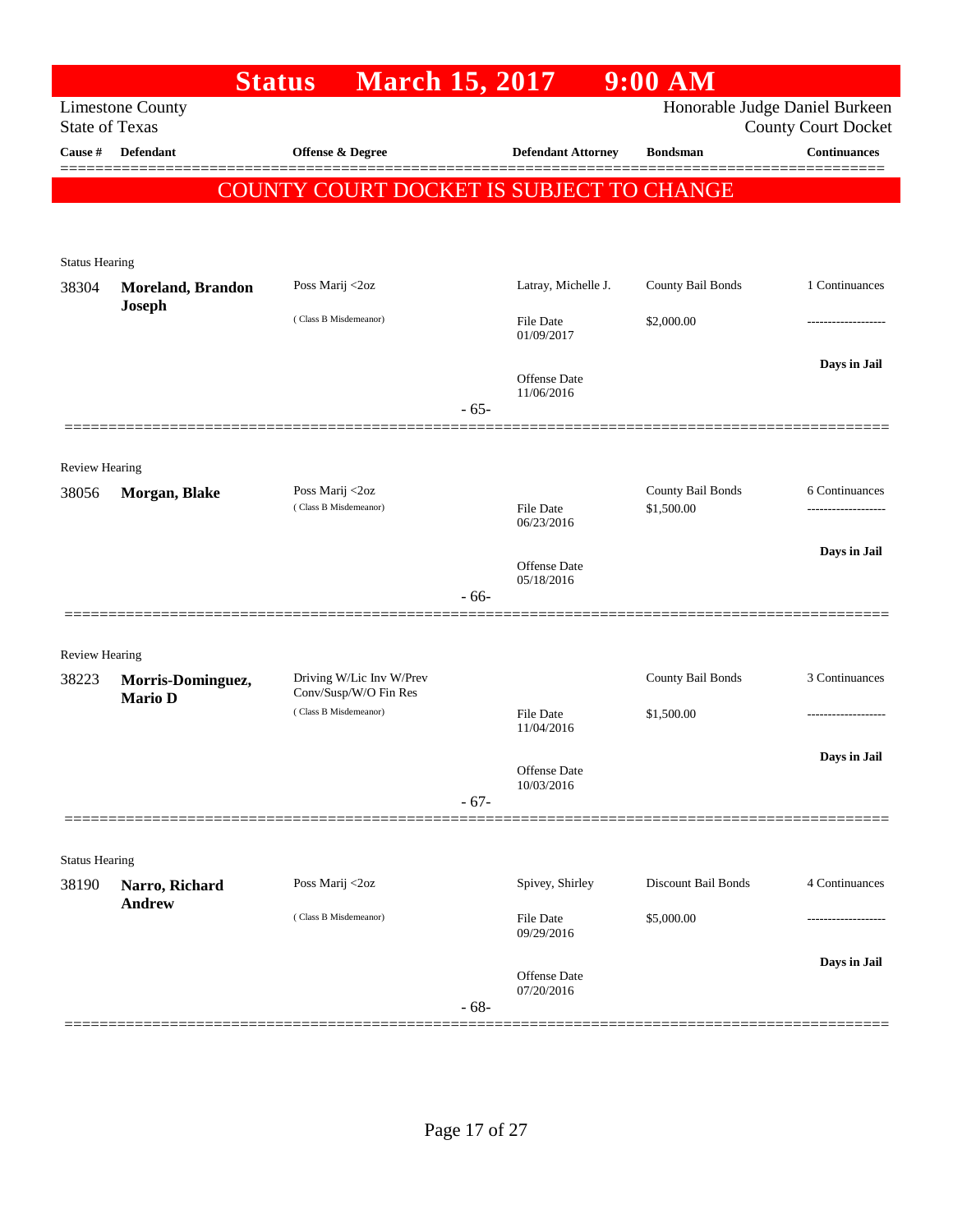|                       | <b>Status</b>               | <b>March 15, 2017</b>                              |                                     | 9:00 AM                         |                                                              |
|-----------------------|-----------------------------|----------------------------------------------------|-------------------------------------|---------------------------------|--------------------------------------------------------------|
| <b>State of Texas</b> | <b>Limestone County</b>     |                                                    |                                     |                                 | Honorable Judge Daniel Burkeen<br><b>County Court Docket</b> |
| Cause #               | <b>Defendant</b>            | Offense & Degree                                   | <b>Defendant Attorney</b>           | <b>Bondsman</b>                 | Continuances                                                 |
|                       |                             |                                                    |                                     |                                 |                                                              |
|                       |                             | <b>COUNTY COURT DOCKET IS SUBJECT TO CHANGE</b>    |                                     |                                 |                                                              |
|                       |                             |                                                    |                                     |                                 |                                                              |
| <b>Status Hearing</b> |                             |                                                    |                                     |                                 |                                                              |
| 38234                 | <b>Nicholas, Tracy Lee</b>  | Criminal Trespass<br>(Class B Misdemeanor)         | Spivey, Shirley<br><b>File Date</b> | County Bail Bonds<br>\$2,000.00 | 3 Continuances                                               |
|                       |                             |                                                    | 11/08/2016                          |                                 |                                                              |
|                       |                             |                                                    | Offense Date                        |                                 | Days in Jail                                                 |
|                       |                             |                                                    | 09/02/2016<br>$-69-$                |                                 |                                                              |
|                       |                             |                                                    |                                     |                                 |                                                              |
| Review Hearing        |                             |                                                    |                                     |                                 |                                                              |
| 37895                 | <b>Nichols, Curtis Dean</b> | Assault Causes Bodily Injury Family                | Reed, Stephen M.                    |                                 | 6 Continuances                                               |
|                       |                             | Member<br>(Class A Misdemeanor)                    | <b>File Date</b>                    |                                 | ----------------                                             |
|                       |                             |                                                    | 04/06/2016                          |                                 |                                                              |
|                       |                             |                                                    | <b>Offense Date</b>                 |                                 | Days in Jail                                                 |
|                       |                             |                                                    | 02/02/2016<br>$-70-$                |                                 |                                                              |
|                       |                             |                                                    |                                     |                                 |                                                              |
| Review Hearing        |                             |                                                    |                                     |                                 |                                                              |
| 37896                 | <b>Nichols, Curtis Dean</b> | Interfer W/Emergency Req For                       | Reed, Stephen M.                    | County Bail Bonds               | 6 Continuances                                               |
|                       |                             | Assistance<br>(Class A Misdemeanor)                | <b>File Date</b>                    | \$3,000.00                      |                                                              |
|                       |                             |                                                    | 04/06/2016                          |                                 |                                                              |
|                       |                             |                                                    | Offense Date                        |                                 | Days in Jail                                                 |
|                       |                             |                                                    | 02/02/2016<br>$-71-$                |                                 |                                                              |
|                       |                             |                                                    |                                     |                                 |                                                              |
| <b>Status Hearing</b> |                             |                                                    |                                     |                                 |                                                              |
| 38334                 | Noel, Carrie Elizabeth      | Driving While Intoxicated<br>(Class B Misdemeanor) | Moore, David E.                     | Freebird Bail Bonds             | 1 Continuances                                               |
|                       |                             |                                                    | <b>File Date</b><br>01/18/2017      | \$2,000.00                      | .                                                            |
|                       |                             |                                                    |                                     |                                 | Days in Jail                                                 |
|                       |                             |                                                    | Offense Date<br>02/12/2016          |                                 |                                                              |
|                       |                             |                                                    | $-72-$                              |                                 |                                                              |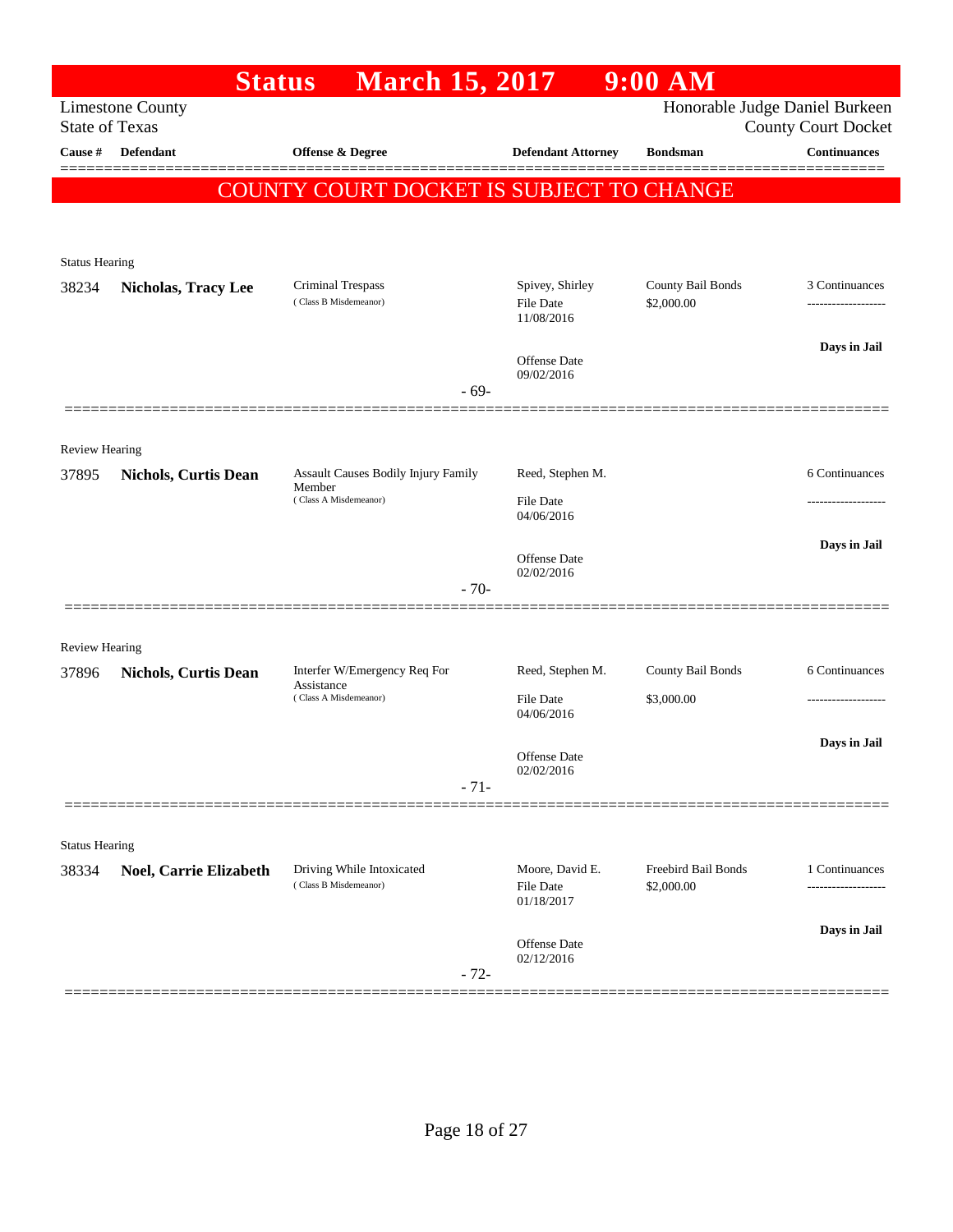| Honorable Judge Daniel Burkeen<br><b>Limestone County</b><br><b>State of Texas</b><br><b>County Court Docket</b><br><b>Continuances</b><br>Cause #<br><b>Defendant</b><br><b>Offense &amp; Degree</b><br><b>Defendant Attorney</b><br><b>Bondsman</b><br>COUNTY COURT DOCKET IS SUBJECT TO CHANGE<br>Review Hearing<br>County Bail Bonds<br>Poss Marij <2oz<br>4 Continuances<br>38043<br><b>Peoples, Quinton Dion</b><br>(Class B Misdemeanor)<br>\$1,500.00<br><b>File Date</b><br>06/14/2016<br>Days in Jail<br>Offense Date<br>05/16/2016<br>$-73-$<br>Review Hearing<br>County Bail Bonds<br>Poss Dangerous Drug<br>4 Continuances<br>38044<br><b>Peoples, Quinton Dion</b><br>(Class A Misdemeanor)<br><b>File Date</b><br>\$2,000.00<br>.<br>06/14/2016<br>Days in Jail<br><b>Offense Date</b><br>05/16/2016<br>$-74-$<br><b>Review Hearing</b><br>Driving W/Lic Inv W/Prev<br>Reed, Benjie<br>4 Continuances<br>38140<br>Perkins, Anna Sharp<br>Conv/Susp/W/O Fin Res<br>(Class B Misdemeanor)<br><b>File Date</b><br>08/23/2016<br>Days in Jail<br>Offense Date<br>10/13/2015<br>$-75-$<br><b>Status Hearing</b><br>Personal Bond<br>Driving W/Lic Inv W/Prev<br>1 Continuances<br>Perry, Brandon Jocole<br>Conv/Susp/W/O Fin Res<br>(Class B Misdemeanor)<br><b>File Date</b><br>\$1,000.00<br>11/29/2016<br>Days in Jail<br>Offense Date<br>10/02/2016<br>$-76-$ |       | <b>Status</b> | <b>March 15, 2017</b> |  | $9:00$ AM |  |
|-----------------------------------------------------------------------------------------------------------------------------------------------------------------------------------------------------------------------------------------------------------------------------------------------------------------------------------------------------------------------------------------------------------------------------------------------------------------------------------------------------------------------------------------------------------------------------------------------------------------------------------------------------------------------------------------------------------------------------------------------------------------------------------------------------------------------------------------------------------------------------------------------------------------------------------------------------------------------------------------------------------------------------------------------------------------------------------------------------------------------------------------------------------------------------------------------------------------------------------------------------------------------------------------------------------------------------------------------------------------------------|-------|---------------|-----------------------|--|-----------|--|
|                                                                                                                                                                                                                                                                                                                                                                                                                                                                                                                                                                                                                                                                                                                                                                                                                                                                                                                                                                                                                                                                                                                                                                                                                                                                                                                                                                             |       |               |                       |  |           |  |
|                                                                                                                                                                                                                                                                                                                                                                                                                                                                                                                                                                                                                                                                                                                                                                                                                                                                                                                                                                                                                                                                                                                                                                                                                                                                                                                                                                             |       |               |                       |  |           |  |
|                                                                                                                                                                                                                                                                                                                                                                                                                                                                                                                                                                                                                                                                                                                                                                                                                                                                                                                                                                                                                                                                                                                                                                                                                                                                                                                                                                             |       |               |                       |  |           |  |
|                                                                                                                                                                                                                                                                                                                                                                                                                                                                                                                                                                                                                                                                                                                                                                                                                                                                                                                                                                                                                                                                                                                                                                                                                                                                                                                                                                             |       |               |                       |  |           |  |
|                                                                                                                                                                                                                                                                                                                                                                                                                                                                                                                                                                                                                                                                                                                                                                                                                                                                                                                                                                                                                                                                                                                                                                                                                                                                                                                                                                             |       |               |                       |  |           |  |
|                                                                                                                                                                                                                                                                                                                                                                                                                                                                                                                                                                                                                                                                                                                                                                                                                                                                                                                                                                                                                                                                                                                                                                                                                                                                                                                                                                             |       |               |                       |  |           |  |
|                                                                                                                                                                                                                                                                                                                                                                                                                                                                                                                                                                                                                                                                                                                                                                                                                                                                                                                                                                                                                                                                                                                                                                                                                                                                                                                                                                             |       |               |                       |  |           |  |
|                                                                                                                                                                                                                                                                                                                                                                                                                                                                                                                                                                                                                                                                                                                                                                                                                                                                                                                                                                                                                                                                                                                                                                                                                                                                                                                                                                             |       |               |                       |  |           |  |
|                                                                                                                                                                                                                                                                                                                                                                                                                                                                                                                                                                                                                                                                                                                                                                                                                                                                                                                                                                                                                                                                                                                                                                                                                                                                                                                                                                             |       |               |                       |  |           |  |
|                                                                                                                                                                                                                                                                                                                                                                                                                                                                                                                                                                                                                                                                                                                                                                                                                                                                                                                                                                                                                                                                                                                                                                                                                                                                                                                                                                             |       |               |                       |  |           |  |
|                                                                                                                                                                                                                                                                                                                                                                                                                                                                                                                                                                                                                                                                                                                                                                                                                                                                                                                                                                                                                                                                                                                                                                                                                                                                                                                                                                             |       |               |                       |  |           |  |
|                                                                                                                                                                                                                                                                                                                                                                                                                                                                                                                                                                                                                                                                                                                                                                                                                                                                                                                                                                                                                                                                                                                                                                                                                                                                                                                                                                             |       |               |                       |  |           |  |
|                                                                                                                                                                                                                                                                                                                                                                                                                                                                                                                                                                                                                                                                                                                                                                                                                                                                                                                                                                                                                                                                                                                                                                                                                                                                                                                                                                             |       |               |                       |  |           |  |
|                                                                                                                                                                                                                                                                                                                                                                                                                                                                                                                                                                                                                                                                                                                                                                                                                                                                                                                                                                                                                                                                                                                                                                                                                                                                                                                                                                             |       |               |                       |  |           |  |
|                                                                                                                                                                                                                                                                                                                                                                                                                                                                                                                                                                                                                                                                                                                                                                                                                                                                                                                                                                                                                                                                                                                                                                                                                                                                                                                                                                             |       |               |                       |  |           |  |
|                                                                                                                                                                                                                                                                                                                                                                                                                                                                                                                                                                                                                                                                                                                                                                                                                                                                                                                                                                                                                                                                                                                                                                                                                                                                                                                                                                             |       |               |                       |  |           |  |
|                                                                                                                                                                                                                                                                                                                                                                                                                                                                                                                                                                                                                                                                                                                                                                                                                                                                                                                                                                                                                                                                                                                                                                                                                                                                                                                                                                             |       |               |                       |  |           |  |
|                                                                                                                                                                                                                                                                                                                                                                                                                                                                                                                                                                                                                                                                                                                                                                                                                                                                                                                                                                                                                                                                                                                                                                                                                                                                                                                                                                             |       |               |                       |  |           |  |
|                                                                                                                                                                                                                                                                                                                                                                                                                                                                                                                                                                                                                                                                                                                                                                                                                                                                                                                                                                                                                                                                                                                                                                                                                                                                                                                                                                             |       |               |                       |  |           |  |
|                                                                                                                                                                                                                                                                                                                                                                                                                                                                                                                                                                                                                                                                                                                                                                                                                                                                                                                                                                                                                                                                                                                                                                                                                                                                                                                                                                             |       |               |                       |  |           |  |
|                                                                                                                                                                                                                                                                                                                                                                                                                                                                                                                                                                                                                                                                                                                                                                                                                                                                                                                                                                                                                                                                                                                                                                                                                                                                                                                                                                             |       |               |                       |  |           |  |
|                                                                                                                                                                                                                                                                                                                                                                                                                                                                                                                                                                                                                                                                                                                                                                                                                                                                                                                                                                                                                                                                                                                                                                                                                                                                                                                                                                             |       |               |                       |  |           |  |
|                                                                                                                                                                                                                                                                                                                                                                                                                                                                                                                                                                                                                                                                                                                                                                                                                                                                                                                                                                                                                                                                                                                                                                                                                                                                                                                                                                             |       |               |                       |  |           |  |
|                                                                                                                                                                                                                                                                                                                                                                                                                                                                                                                                                                                                                                                                                                                                                                                                                                                                                                                                                                                                                                                                                                                                                                                                                                                                                                                                                                             |       |               |                       |  |           |  |
|                                                                                                                                                                                                                                                                                                                                                                                                                                                                                                                                                                                                                                                                                                                                                                                                                                                                                                                                                                                                                                                                                                                                                                                                                                                                                                                                                                             |       |               |                       |  |           |  |
|                                                                                                                                                                                                                                                                                                                                                                                                                                                                                                                                                                                                                                                                                                                                                                                                                                                                                                                                                                                                                                                                                                                                                                                                                                                                                                                                                                             | 38261 |               |                       |  |           |  |
|                                                                                                                                                                                                                                                                                                                                                                                                                                                                                                                                                                                                                                                                                                                                                                                                                                                                                                                                                                                                                                                                                                                                                                                                                                                                                                                                                                             |       |               |                       |  |           |  |
|                                                                                                                                                                                                                                                                                                                                                                                                                                                                                                                                                                                                                                                                                                                                                                                                                                                                                                                                                                                                                                                                                                                                                                                                                                                                                                                                                                             |       |               |                       |  |           |  |
|                                                                                                                                                                                                                                                                                                                                                                                                                                                                                                                                                                                                                                                                                                                                                                                                                                                                                                                                                                                                                                                                                                                                                                                                                                                                                                                                                                             |       |               |                       |  |           |  |
|                                                                                                                                                                                                                                                                                                                                                                                                                                                                                                                                                                                                                                                                                                                                                                                                                                                                                                                                                                                                                                                                                                                                                                                                                                                                                                                                                                             |       |               |                       |  |           |  |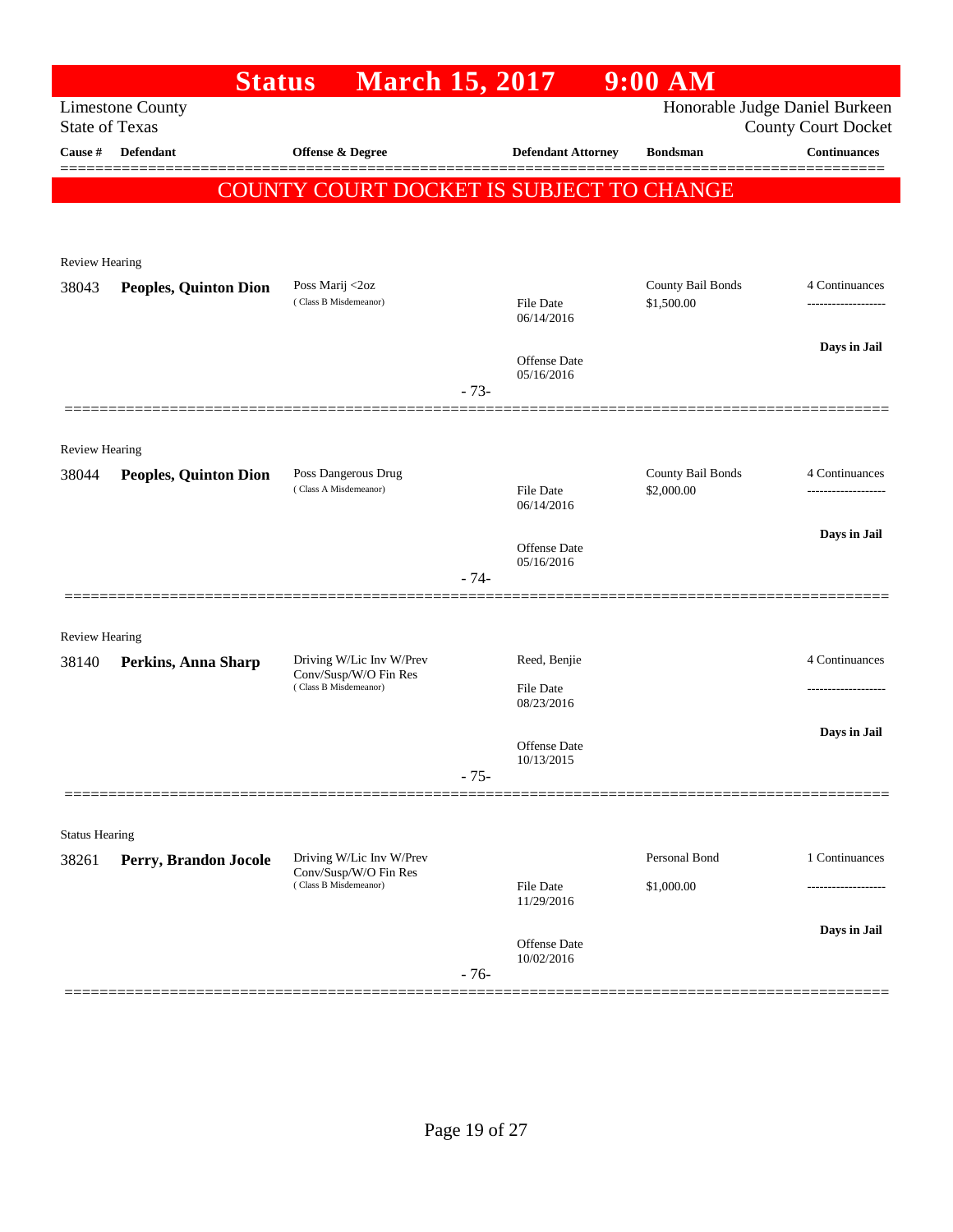|                                  |                                          | <b>Status</b><br><b>March 15, 2017</b>     |                                   | $9:00$ AM       |                                            |
|----------------------------------|------------------------------------------|--------------------------------------------|-----------------------------------|-----------------|--------------------------------------------|
|                                  | <b>Limestone County</b>                  |                                            |                                   |                 | Honorable Judge Daniel Burkeen             |
| <b>State of Texas</b><br>Cause # | <b>Defendant</b>                         | Offense & Degree                           | <b>Defendant Attorney</b>         | <b>Bondsman</b> | <b>County Court Docket</b><br>Continuances |
|                                  |                                          |                                            |                                   |                 |                                            |
|                                  |                                          | COUNTY COURT DOCKET IS SUBJECT TO CHANGE   |                                   |                 |                                            |
|                                  |                                          |                                            |                                   |                 |                                            |
| Review Hearing                   |                                          |                                            |                                   |                 |                                            |
| 36970                            | <b>Pilkington, Marcus</b>                | <b>Assault Causes Bodily Injury Family</b> | Reed, Justin                      | Reed, Justin    | 20 Continuances                            |
|                                  | <b>Ryan</b>                              | Violence<br>(Class A Misdemeanor)          | <b>File Date</b>                  | \$3,000.00      |                                            |
|                                  |                                          |                                            | 06/06/2014                        |                 |                                            |
|                                  |                                          |                                            | Offense Date                      |                 | Days in Jail                               |
|                                  |                                          |                                            | 05/14/2014                        |                 |                                            |
|                                  |                                          |                                            | $-77-$                            |                 |                                            |
|                                  |                                          |                                            |                                   |                 |                                            |
| Review Hearing                   |                                          |                                            | Reed, Justin                      | Reed, Justin    | 11 Continuances                            |
| 37516                            | <b>Pilkington, Marcus</b><br><b>Ryan</b> | Poss Marij <2oz                            |                                   |                 |                                            |
|                                  |                                          | (Class B Misdemeanor)                      | File Date<br>06/23/2015           | \$2,000.00      |                                            |
|                                  |                                          |                                            |                                   |                 | Days in Jail                               |
|                                  |                                          |                                            | <b>Offense Date</b><br>12/18/2014 |                 |                                            |
|                                  |                                          |                                            | $-78-$                            |                 |                                            |
|                                  |                                          |                                            |                                   |                 |                                            |
| Review Hearing                   |                                          |                                            |                                   |                 |                                            |
| 37517                            | <b>Pilkington, Marcus</b>                | Unl Carrying Weapon                        | Reed, Justin                      | Reed, Justin    | 11 Continuances                            |
|                                  | <b>Ryan</b>                              | (Class A Misdemeanor)                      | File Date                         | \$3,000.00      |                                            |
|                                  |                                          |                                            | 06/23/2015                        |                 |                                            |
|                                  |                                          |                                            | Offense Date                      |                 | Days in Jail                               |
|                                  |                                          |                                            | 12/18/2014                        |                 |                                            |
|                                  |                                          |                                            | $-79-$                            |                 |                                            |
|                                  |                                          |                                            |                                   |                 |                                            |
| <b>Status Hearing</b>            |                                          |                                            |                                   |                 | 1 Continuances                             |
| 38313                            | Ramirez, John<br><b>Andrew</b>           | <b>Escape From Custody</b>                 |                                   |                 |                                            |
|                                  |                                          | (Class A Misdemeanor)                      | <b>File Date</b><br>01/12/2017    |                 |                                            |
|                                  |                                          |                                            |                                   |                 | Days in Jail                               |
|                                  |                                          |                                            | Offense Date<br>10/22/2016        |                 |                                            |
|                                  |                                          |                                            | $-80-$                            |                 |                                            |
|                                  |                                          |                                            |                                   |                 |                                            |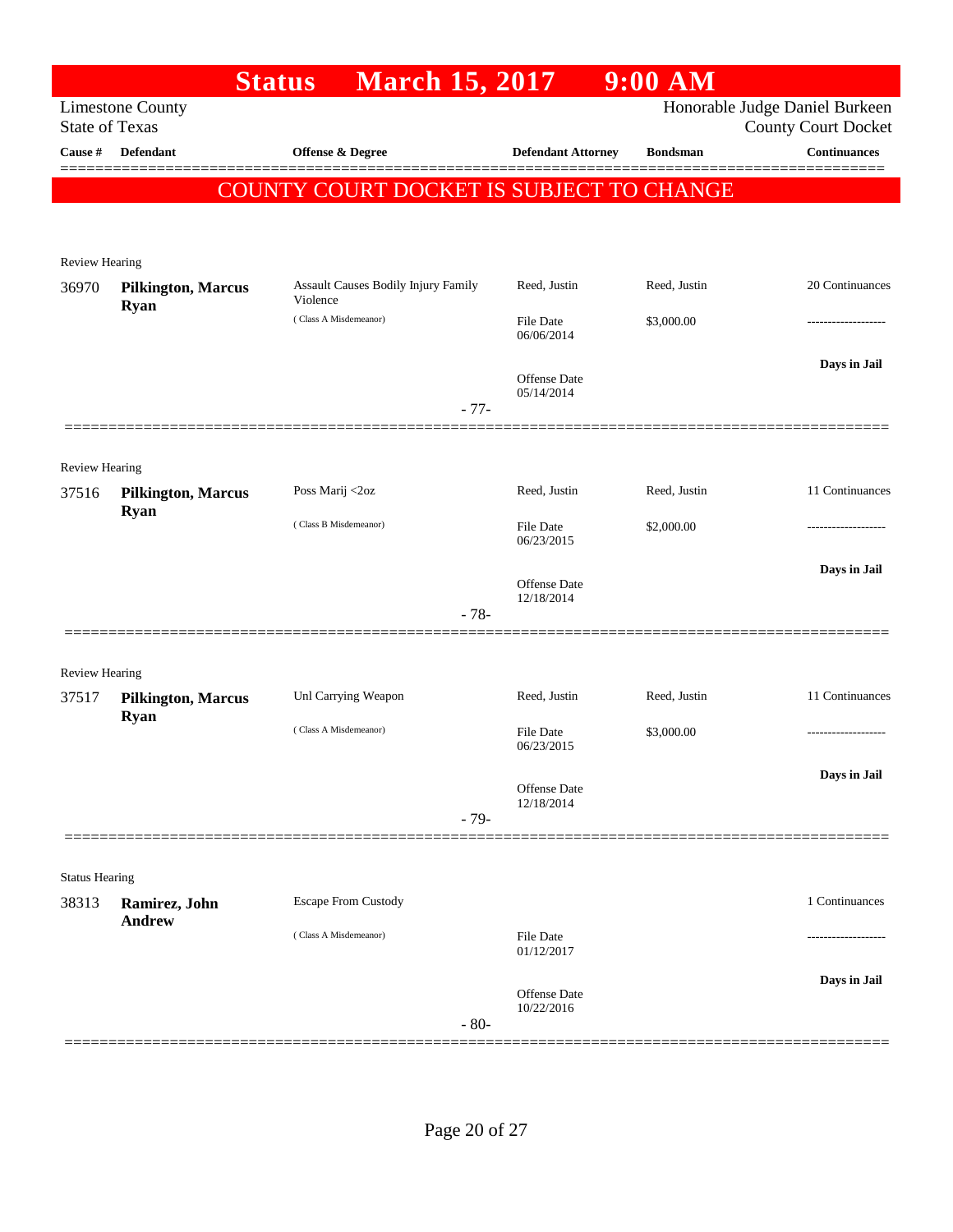| Honorable Judge Daniel Burkeen<br><b>Limestone County</b><br><b>State of Texas</b><br><b>County Court Docket</b><br><b>Continuances</b><br><b>Defendant</b><br><b>Offense &amp; Degree</b><br><b>Defendant Attorney</b><br><b>Bondsman</b><br>COUNTY COURT DOCKET IS SUBJECT TO CHANGE<br><b>Status Hearing</b><br>County Bail Bonds<br>1 Continuances<br>Resist Arrest Search Or Transport<br>38314<br>Ramirez, John<br><b>Andrew</b><br>(Class A Misdemeanor)<br>\$3,000.00<br>File Date<br>01/12/2017<br>Days in Jail<br><b>Offense Date</b><br>10/23/2016<br>$-81-$<br><b>Review Hearing</b><br>1 Continuances<br>Driving W/Lic Inv W/Prev<br>Reed, Bobby<br>African American Bonding<br><b>Rash, Dewey</b><br>Conv/Susp/W/O Fin Res<br>Co<br>(Class B Misdemeanor)<br>File Date<br>\$2,000.00<br>04/18/2016<br>Days in Jail<br><b>Offense</b> Date<br>03/15/2016<br>$-82-$<br><b>Status Hearing</b><br>Display Fictitious License Plate<br>Personal Bond<br>1 Continuances<br>Richardson, James<br>38321<br><b>Milton</b><br>(Class B Misdemeanor)<br>File Date<br>\$1,500.00<br>01/17/2017<br>Days in Jail<br>Offense Date<br>12/26/2016<br>$-83-$<br>Plea Hearing<br>Poss Dangerous Drug<br>Reed, Benjie<br>Reed, Benjie<br>2 Continuances<br>Riojas-Leija, Cesar<br><b>Alberto</b><br>(Class A Misdemeanor)<br>File Date<br>\$2,500.00<br>02/18/2016<br>Days in Jail<br><b>Offense Date</b><br>01/27/2016<br>$-84-$ |         | <b>March 15, 2017</b><br><b>Status</b> | $9:00$ AM |  |
|-----------------------------------------------------------------------------------------------------------------------------------------------------------------------------------------------------------------------------------------------------------------------------------------------------------------------------------------------------------------------------------------------------------------------------------------------------------------------------------------------------------------------------------------------------------------------------------------------------------------------------------------------------------------------------------------------------------------------------------------------------------------------------------------------------------------------------------------------------------------------------------------------------------------------------------------------------------------------------------------------------------------------------------------------------------------------------------------------------------------------------------------------------------------------------------------------------------------------------------------------------------------------------------------------------------------------------------------------------------------------------------------------------------------------------|---------|----------------------------------------|-----------|--|
|                                                                                                                                                                                                                                                                                                                                                                                                                                                                                                                                                                                                                                                                                                                                                                                                                                                                                                                                                                                                                                                                                                                                                                                                                                                                                                                                                                                                                             |         |                                        |           |  |
|                                                                                                                                                                                                                                                                                                                                                                                                                                                                                                                                                                                                                                                                                                                                                                                                                                                                                                                                                                                                                                                                                                                                                                                                                                                                                                                                                                                                                             | Cause # |                                        |           |  |
|                                                                                                                                                                                                                                                                                                                                                                                                                                                                                                                                                                                                                                                                                                                                                                                                                                                                                                                                                                                                                                                                                                                                                                                                                                                                                                                                                                                                                             |         |                                        |           |  |
|                                                                                                                                                                                                                                                                                                                                                                                                                                                                                                                                                                                                                                                                                                                                                                                                                                                                                                                                                                                                                                                                                                                                                                                                                                                                                                                                                                                                                             |         |                                        |           |  |
|                                                                                                                                                                                                                                                                                                                                                                                                                                                                                                                                                                                                                                                                                                                                                                                                                                                                                                                                                                                                                                                                                                                                                                                                                                                                                                                                                                                                                             |         |                                        |           |  |
|                                                                                                                                                                                                                                                                                                                                                                                                                                                                                                                                                                                                                                                                                                                                                                                                                                                                                                                                                                                                                                                                                                                                                                                                                                                                                                                                                                                                                             |         |                                        |           |  |
|                                                                                                                                                                                                                                                                                                                                                                                                                                                                                                                                                                                                                                                                                                                                                                                                                                                                                                                                                                                                                                                                                                                                                                                                                                                                                                                                                                                                                             |         |                                        |           |  |
|                                                                                                                                                                                                                                                                                                                                                                                                                                                                                                                                                                                                                                                                                                                                                                                                                                                                                                                                                                                                                                                                                                                                                                                                                                                                                                                                                                                                                             |         |                                        |           |  |
|                                                                                                                                                                                                                                                                                                                                                                                                                                                                                                                                                                                                                                                                                                                                                                                                                                                                                                                                                                                                                                                                                                                                                                                                                                                                                                                                                                                                                             |         |                                        |           |  |
|                                                                                                                                                                                                                                                                                                                                                                                                                                                                                                                                                                                                                                                                                                                                                                                                                                                                                                                                                                                                                                                                                                                                                                                                                                                                                                                                                                                                                             |         |                                        |           |  |
|                                                                                                                                                                                                                                                                                                                                                                                                                                                                                                                                                                                                                                                                                                                                                                                                                                                                                                                                                                                                                                                                                                                                                                                                                                                                                                                                                                                                                             |         |                                        |           |  |
|                                                                                                                                                                                                                                                                                                                                                                                                                                                                                                                                                                                                                                                                                                                                                                                                                                                                                                                                                                                                                                                                                                                                                                                                                                                                                                                                                                                                                             |         |                                        |           |  |
|                                                                                                                                                                                                                                                                                                                                                                                                                                                                                                                                                                                                                                                                                                                                                                                                                                                                                                                                                                                                                                                                                                                                                                                                                                                                                                                                                                                                                             | 37914   |                                        |           |  |
|                                                                                                                                                                                                                                                                                                                                                                                                                                                                                                                                                                                                                                                                                                                                                                                                                                                                                                                                                                                                                                                                                                                                                                                                                                                                                                                                                                                                                             |         |                                        |           |  |
|                                                                                                                                                                                                                                                                                                                                                                                                                                                                                                                                                                                                                                                                                                                                                                                                                                                                                                                                                                                                                                                                                                                                                                                                                                                                                                                                                                                                                             |         |                                        |           |  |
|                                                                                                                                                                                                                                                                                                                                                                                                                                                                                                                                                                                                                                                                                                                                                                                                                                                                                                                                                                                                                                                                                                                                                                                                                                                                                                                                                                                                                             |         |                                        |           |  |
|                                                                                                                                                                                                                                                                                                                                                                                                                                                                                                                                                                                                                                                                                                                                                                                                                                                                                                                                                                                                                                                                                                                                                                                                                                                                                                                                                                                                                             |         |                                        |           |  |
|                                                                                                                                                                                                                                                                                                                                                                                                                                                                                                                                                                                                                                                                                                                                                                                                                                                                                                                                                                                                                                                                                                                                                                                                                                                                                                                                                                                                                             |         |                                        |           |  |
|                                                                                                                                                                                                                                                                                                                                                                                                                                                                                                                                                                                                                                                                                                                                                                                                                                                                                                                                                                                                                                                                                                                                                                                                                                                                                                                                                                                                                             |         |                                        |           |  |
|                                                                                                                                                                                                                                                                                                                                                                                                                                                                                                                                                                                                                                                                                                                                                                                                                                                                                                                                                                                                                                                                                                                                                                                                                                                                                                                                                                                                                             |         |                                        |           |  |
|                                                                                                                                                                                                                                                                                                                                                                                                                                                                                                                                                                                                                                                                                                                                                                                                                                                                                                                                                                                                                                                                                                                                                                                                                                                                                                                                                                                                                             |         |                                        |           |  |
|                                                                                                                                                                                                                                                                                                                                                                                                                                                                                                                                                                                                                                                                                                                                                                                                                                                                                                                                                                                                                                                                                                                                                                                                                                                                                                                                                                                                                             |         |                                        |           |  |
|                                                                                                                                                                                                                                                                                                                                                                                                                                                                                                                                                                                                                                                                                                                                                                                                                                                                                                                                                                                                                                                                                                                                                                                                                                                                                                                                                                                                                             |         |                                        |           |  |
|                                                                                                                                                                                                                                                                                                                                                                                                                                                                                                                                                                                                                                                                                                                                                                                                                                                                                                                                                                                                                                                                                                                                                                                                                                                                                                                                                                                                                             |         |                                        |           |  |
|                                                                                                                                                                                                                                                                                                                                                                                                                                                                                                                                                                                                                                                                                                                                                                                                                                                                                                                                                                                                                                                                                                                                                                                                                                                                                                                                                                                                                             |         |                                        |           |  |
|                                                                                                                                                                                                                                                                                                                                                                                                                                                                                                                                                                                                                                                                                                                                                                                                                                                                                                                                                                                                                                                                                                                                                                                                                                                                                                                                                                                                                             | 37827   |                                        |           |  |
|                                                                                                                                                                                                                                                                                                                                                                                                                                                                                                                                                                                                                                                                                                                                                                                                                                                                                                                                                                                                                                                                                                                                                                                                                                                                                                                                                                                                                             |         |                                        |           |  |
|                                                                                                                                                                                                                                                                                                                                                                                                                                                                                                                                                                                                                                                                                                                                                                                                                                                                                                                                                                                                                                                                                                                                                                                                                                                                                                                                                                                                                             |         |                                        |           |  |
|                                                                                                                                                                                                                                                                                                                                                                                                                                                                                                                                                                                                                                                                                                                                                                                                                                                                                                                                                                                                                                                                                                                                                                                                                                                                                                                                                                                                                             |         |                                        |           |  |
|                                                                                                                                                                                                                                                                                                                                                                                                                                                                                                                                                                                                                                                                                                                                                                                                                                                                                                                                                                                                                                                                                                                                                                                                                                                                                                                                                                                                                             |         |                                        |           |  |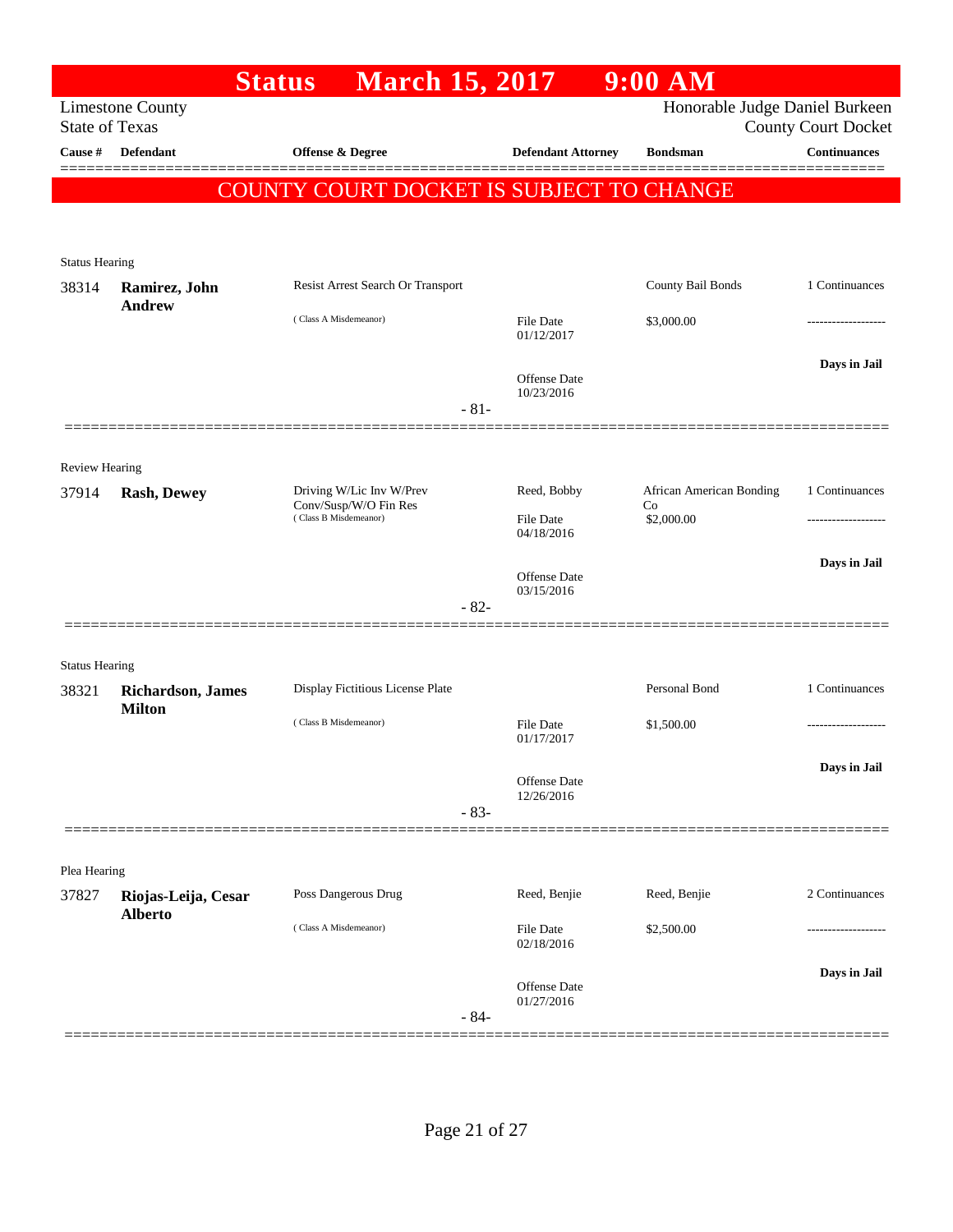|                       | <b>Status</b>                         | <b>March 15, 2017</b>                             |                                | $9:00$ AM         |                                                              |
|-----------------------|---------------------------------------|---------------------------------------------------|--------------------------------|-------------------|--------------------------------------------------------------|
| <b>State of Texas</b> | <b>Limestone County</b>               |                                                   |                                |                   | Honorable Judge Daniel Burkeen<br><b>County Court Docket</b> |
| Cause #               | <b>Defendant</b>                      | Offense & Degree                                  | <b>Defendant Attorney</b>      | <b>Bondsman</b>   | <b>Continuances</b>                                          |
|                       |                                       |                                                   |                                |                   |                                                              |
|                       |                                       | <b>COUNTY COURT DOCKET IS SUBJECT TO CHANGE</b>   |                                |                   |                                                              |
|                       |                                       |                                                   |                                |                   |                                                              |
| Plea Hearing          |                                       |                                                   |                                |                   |                                                              |
| 38086                 | Riojas-Leija, Cesar                   | Driving W/Lic Inv W/Prev<br>Conv/Susp/W/O Fin Res | Reed, Benjie                   | Reed, Benjie      | 2 Continuances                                               |
|                       | <b>Alberto</b>                        | (Class B Misdemeanor)                             | <b>File Date</b><br>07/22/2016 | \$2,000.00        |                                                              |
|                       |                                       |                                                   | Offense Date<br>05/01/2016     |                   | Days in Jail                                                 |
|                       |                                       | $-85-$                                            |                                |                   |                                                              |
|                       |                                       |                                                   |                                |                   |                                                              |
| Plea Hearing          |                                       |                                                   |                                |                   |                                                              |
| 38147                 | Riojas-Leija, Cesar<br><b>Alberto</b> | Driving W/Lic Inv W/Prev<br>Conv/Susp/W/O Fin Res | Reed, Benjie                   | Reed, Benjie      | 2 Continuances                                               |
|                       |                                       | (Class B Misdemeanor)                             | <b>File Date</b><br>08/23/2016 | \$1,000.00        |                                                              |
|                       |                                       |                                                   | Offense Date                   |                   | Days in Jail                                                 |
|                       |                                       | $-86-$                                            | 07/02/2016                     |                   |                                                              |
|                       |                                       |                                                   |                                |                   |                                                              |
| <b>Status Hearing</b> |                                       |                                                   |                                |                   |                                                              |
| 38268                 | <b>Ruiz-Torres, Homero</b>            | Driving While Intoxicated                         | Reed, Benjie                   | County Bail Bonds | 2 Continuances                                               |
|                       |                                       | (Class B Misdemeanor)                             | <b>File Date</b><br>12/02/2016 | \$3,000.00        | -------------------                                          |
|                       |                                       |                                                   | Offense Date                   |                   | Days in Jail                                                 |
|                       |                                       | $-87-$                                            | 07/30/2016                     |                   |                                                              |
|                       |                                       |                                                   |                                |                   |                                                              |
| Review Hearing        |                                       |                                                   |                                |                   |                                                              |
| 38006                 | Salas, Francisco Javier               | Assault Causes Bodily Injury Family               |                                | County Bail Bonds | 3 Continuances                                               |
|                       |                                       | Member<br>(Class A Misdemeanor)                   | File Date<br>05/27/2016        | \$3,000.00        |                                                              |
|                       |                                       |                                                   | <b>Offense Date</b>            |                   | Days in Jail                                                 |
|                       |                                       | $-88-$                                            | 04/02/2016                     |                   |                                                              |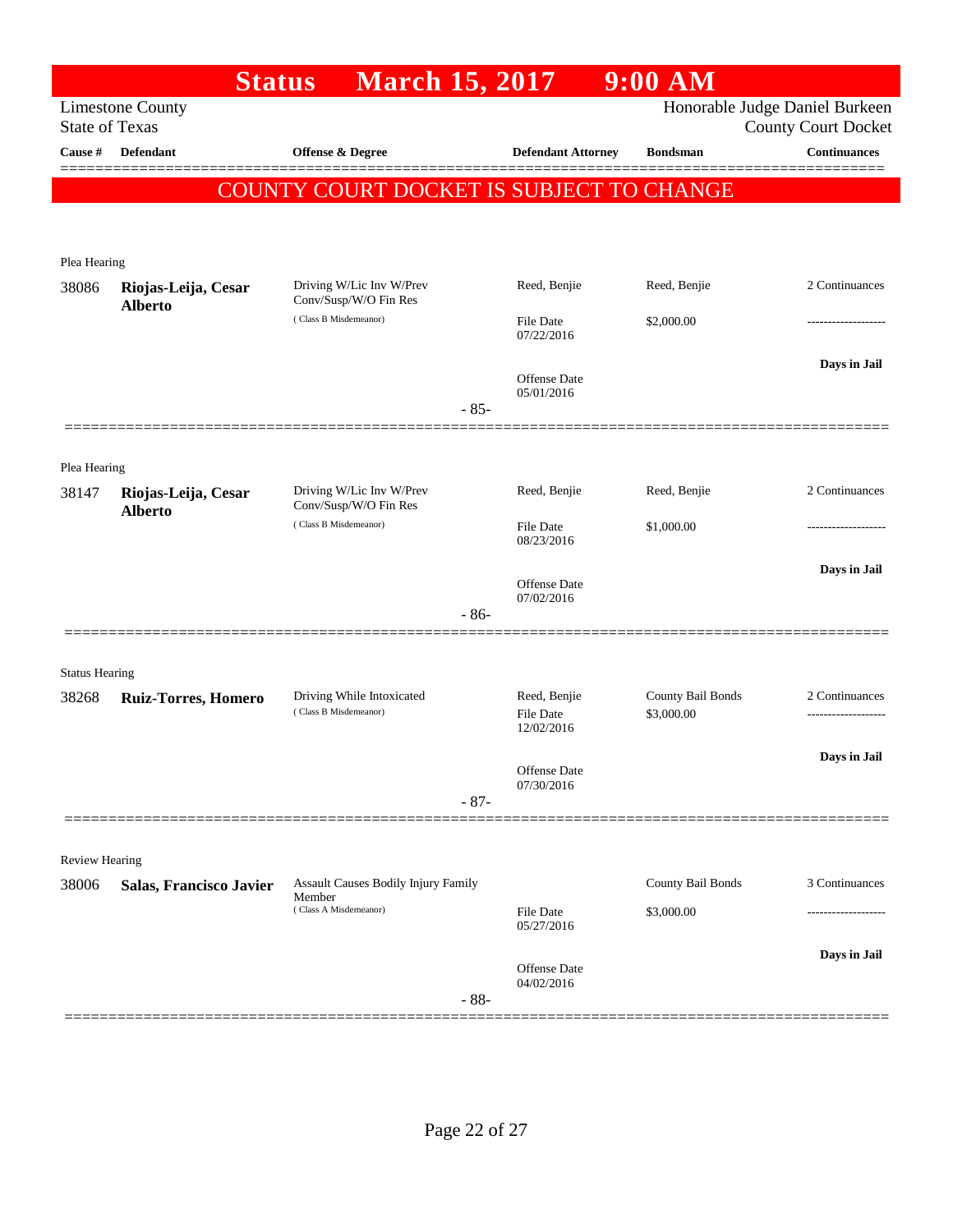| Honorable Judge Daniel Burkeen<br><b>Limestone County</b><br><b>State of Texas</b><br><b>County Court Docket</b><br><b>Defendant</b><br><b>Continuances</b><br>Cause #<br>Offense & Degree<br><b>Defendant Attorney</b><br><b>Bondsman</b><br><b>COUNTY COURT DOCKET IS SUBJECT TO CHANGE</b><br><b>Status Hearing</b><br>Personal Bond<br>Poss Marij <2oz<br>Reed, Justin<br>2 Continuances<br>38253<br><b>Shockley, Toby Wayne</b><br>(Class B Misdemeanor)<br>\$1,500.00<br>File Date<br>11/28/2016<br>Days in Jail<br>Offense Date<br>11/04/2016<br>$-89-$<br><b>Status Hearing</b><br>Reed, Justin<br>Reed, Benjie<br>Poss Marij <2oz<br>1 Continuances<br>38328<br><b>Shockley, Toby Wayne</b><br>(Class B Misdemeanor)<br>File Date<br>\$1,500.00<br>01/17/2017<br>Days in Jail<br>Offense Date<br>12/26/2016<br>$-90-$<br>Plea Hearing<br>Driving While Intoxicated<br>Moore, David E.<br>County Bail Bonds<br>2 Continuances<br>38276<br><b>Sims, Cameron Dwain</b><br>(Class B Misdemeanor)<br><b>File Date</b><br>\$2,000.00<br>12/09/2016<br>Days in Jail<br>Offense Date<br>10/28/2016<br>$-91-$<br>Review Hearing<br>County Bail Bonds<br>8 Continuances<br>Driving W/Lic Inv W/Prev<br>37796<br><b>Smith, Jesus Casey</b><br>Conv/Susp/W/O Fin Res<br>(Class B Misdemeanor)<br><b>File Date</b><br>\$2,000.00<br>01/26/2016<br>Days in Jail<br>Offense Date<br>12/19/2015<br>$-92-$ | <b>Status</b> | <b>March 15, 2017</b> |  | $9:00$ AM |  |
|----------------------------------------------------------------------------------------------------------------------------------------------------------------------------------------------------------------------------------------------------------------------------------------------------------------------------------------------------------------------------------------------------------------------------------------------------------------------------------------------------------------------------------------------------------------------------------------------------------------------------------------------------------------------------------------------------------------------------------------------------------------------------------------------------------------------------------------------------------------------------------------------------------------------------------------------------------------------------------------------------------------------------------------------------------------------------------------------------------------------------------------------------------------------------------------------------------------------------------------------------------------------------------------------------------------------------------------------------------------------------------------------------|---------------|-----------------------|--|-----------|--|
|                                                                                                                                                                                                                                                                                                                                                                                                                                                                                                                                                                                                                                                                                                                                                                                                                                                                                                                                                                                                                                                                                                                                                                                                                                                                                                                                                                                                    |               |                       |  |           |  |
|                                                                                                                                                                                                                                                                                                                                                                                                                                                                                                                                                                                                                                                                                                                                                                                                                                                                                                                                                                                                                                                                                                                                                                                                                                                                                                                                                                                                    |               |                       |  |           |  |
|                                                                                                                                                                                                                                                                                                                                                                                                                                                                                                                                                                                                                                                                                                                                                                                                                                                                                                                                                                                                                                                                                                                                                                                                                                                                                                                                                                                                    |               |                       |  |           |  |
|                                                                                                                                                                                                                                                                                                                                                                                                                                                                                                                                                                                                                                                                                                                                                                                                                                                                                                                                                                                                                                                                                                                                                                                                                                                                                                                                                                                                    |               |                       |  |           |  |
|                                                                                                                                                                                                                                                                                                                                                                                                                                                                                                                                                                                                                                                                                                                                                                                                                                                                                                                                                                                                                                                                                                                                                                                                                                                                                                                                                                                                    |               |                       |  |           |  |
|                                                                                                                                                                                                                                                                                                                                                                                                                                                                                                                                                                                                                                                                                                                                                                                                                                                                                                                                                                                                                                                                                                                                                                                                                                                                                                                                                                                                    |               |                       |  |           |  |
|                                                                                                                                                                                                                                                                                                                                                                                                                                                                                                                                                                                                                                                                                                                                                                                                                                                                                                                                                                                                                                                                                                                                                                                                                                                                                                                                                                                                    |               |                       |  |           |  |
|                                                                                                                                                                                                                                                                                                                                                                                                                                                                                                                                                                                                                                                                                                                                                                                                                                                                                                                                                                                                                                                                                                                                                                                                                                                                                                                                                                                                    |               |                       |  |           |  |
|                                                                                                                                                                                                                                                                                                                                                                                                                                                                                                                                                                                                                                                                                                                                                                                                                                                                                                                                                                                                                                                                                                                                                                                                                                                                                                                                                                                                    |               |                       |  |           |  |
|                                                                                                                                                                                                                                                                                                                                                                                                                                                                                                                                                                                                                                                                                                                                                                                                                                                                                                                                                                                                                                                                                                                                                                                                                                                                                                                                                                                                    |               |                       |  |           |  |
|                                                                                                                                                                                                                                                                                                                                                                                                                                                                                                                                                                                                                                                                                                                                                                                                                                                                                                                                                                                                                                                                                                                                                                                                                                                                                                                                                                                                    |               |                       |  |           |  |
|                                                                                                                                                                                                                                                                                                                                                                                                                                                                                                                                                                                                                                                                                                                                                                                                                                                                                                                                                                                                                                                                                                                                                                                                                                                                                                                                                                                                    |               |                       |  |           |  |
|                                                                                                                                                                                                                                                                                                                                                                                                                                                                                                                                                                                                                                                                                                                                                                                                                                                                                                                                                                                                                                                                                                                                                                                                                                                                                                                                                                                                    |               |                       |  |           |  |
|                                                                                                                                                                                                                                                                                                                                                                                                                                                                                                                                                                                                                                                                                                                                                                                                                                                                                                                                                                                                                                                                                                                                                                                                                                                                                                                                                                                                    |               |                       |  |           |  |
|                                                                                                                                                                                                                                                                                                                                                                                                                                                                                                                                                                                                                                                                                                                                                                                                                                                                                                                                                                                                                                                                                                                                                                                                                                                                                                                                                                                                    |               |                       |  |           |  |
|                                                                                                                                                                                                                                                                                                                                                                                                                                                                                                                                                                                                                                                                                                                                                                                                                                                                                                                                                                                                                                                                                                                                                                                                                                                                                                                                                                                                    |               |                       |  |           |  |
|                                                                                                                                                                                                                                                                                                                                                                                                                                                                                                                                                                                                                                                                                                                                                                                                                                                                                                                                                                                                                                                                                                                                                                                                                                                                                                                                                                                                    |               |                       |  |           |  |
|                                                                                                                                                                                                                                                                                                                                                                                                                                                                                                                                                                                                                                                                                                                                                                                                                                                                                                                                                                                                                                                                                                                                                                                                                                                                                                                                                                                                    |               |                       |  |           |  |
|                                                                                                                                                                                                                                                                                                                                                                                                                                                                                                                                                                                                                                                                                                                                                                                                                                                                                                                                                                                                                                                                                                                                                                                                                                                                                                                                                                                                    |               |                       |  |           |  |
|                                                                                                                                                                                                                                                                                                                                                                                                                                                                                                                                                                                                                                                                                                                                                                                                                                                                                                                                                                                                                                                                                                                                                                                                                                                                                                                                                                                                    |               |                       |  |           |  |
|                                                                                                                                                                                                                                                                                                                                                                                                                                                                                                                                                                                                                                                                                                                                                                                                                                                                                                                                                                                                                                                                                                                                                                                                                                                                                                                                                                                                    |               |                       |  |           |  |
|                                                                                                                                                                                                                                                                                                                                                                                                                                                                                                                                                                                                                                                                                                                                                                                                                                                                                                                                                                                                                                                                                                                                                                                                                                                                                                                                                                                                    |               |                       |  |           |  |
|                                                                                                                                                                                                                                                                                                                                                                                                                                                                                                                                                                                                                                                                                                                                                                                                                                                                                                                                                                                                                                                                                                                                                                                                                                                                                                                                                                                                    |               |                       |  |           |  |
|                                                                                                                                                                                                                                                                                                                                                                                                                                                                                                                                                                                                                                                                                                                                                                                                                                                                                                                                                                                                                                                                                                                                                                                                                                                                                                                                                                                                    |               |                       |  |           |  |
|                                                                                                                                                                                                                                                                                                                                                                                                                                                                                                                                                                                                                                                                                                                                                                                                                                                                                                                                                                                                                                                                                                                                                                                                                                                                                                                                                                                                    |               |                       |  |           |  |
|                                                                                                                                                                                                                                                                                                                                                                                                                                                                                                                                                                                                                                                                                                                                                                                                                                                                                                                                                                                                                                                                                                                                                                                                                                                                                                                                                                                                    |               |                       |  |           |  |
|                                                                                                                                                                                                                                                                                                                                                                                                                                                                                                                                                                                                                                                                                                                                                                                                                                                                                                                                                                                                                                                                                                                                                                                                                                                                                                                                                                                                    |               |                       |  |           |  |
|                                                                                                                                                                                                                                                                                                                                                                                                                                                                                                                                                                                                                                                                                                                                                                                                                                                                                                                                                                                                                                                                                                                                                                                                                                                                                                                                                                                                    |               |                       |  |           |  |
|                                                                                                                                                                                                                                                                                                                                                                                                                                                                                                                                                                                                                                                                                                                                                                                                                                                                                                                                                                                                                                                                                                                                                                                                                                                                                                                                                                                                    |               |                       |  |           |  |
|                                                                                                                                                                                                                                                                                                                                                                                                                                                                                                                                                                                                                                                                                                                                                                                                                                                                                                                                                                                                                                                                                                                                                                                                                                                                                                                                                                                                    |               |                       |  |           |  |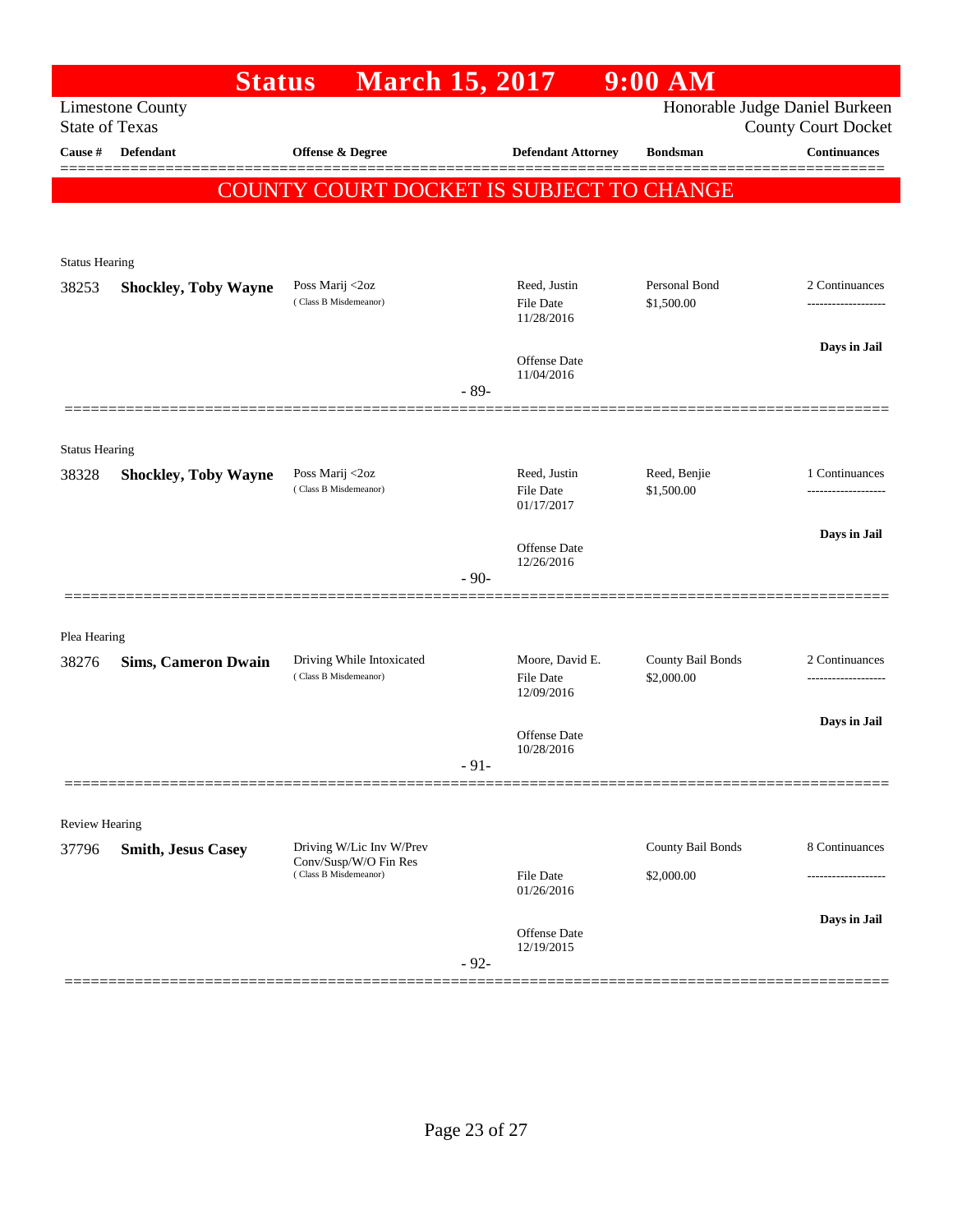|                       | <b>Status</b>               | <b>March 15, 2017</b>                           |                                   | $9:00$ AM                       |                                                   |
|-----------------------|-----------------------------|-------------------------------------------------|-----------------------------------|---------------------------------|---------------------------------------------------|
| <b>State of Texas</b> | <b>Limestone County</b>     |                                                 |                                   |                                 | Honorable Judge Daniel Burkeen                    |
| Cause #               | Defendant                   | Offense & Degree                                | <b>Defendant Attorney</b>         | <b>Bondsman</b>                 | <b>County Court Docket</b><br><b>Continuances</b> |
|                       |                             |                                                 |                                   |                                 |                                                   |
|                       |                             | <b>COUNTY COURT DOCKET IS SUBJECT TO CHANGE</b> |                                   |                                 |                                                   |
|                       |                             |                                                 |                                   |                                 |                                                   |
| <b>Review Hearing</b> |                             |                                                 |                                   |                                 |                                                   |
| 38005                 | Solano, Sandra              | Assault Causes Bodily Injury Family<br>Member   | Reed, Benjie                      | Reed, Benjie                    | 5 Continuances                                    |
|                       | Carolina                    | (Class A Misdemeanor)                           | File Date                         | \$3,000.00                      |                                                   |
|                       |                             |                                                 | 05/27/2016                        |                                 |                                                   |
|                       |                             |                                                 | Offense Date                      |                                 | Days in Jail                                      |
|                       |                             | $-93-$                                          | 04/02/2016                        |                                 |                                                   |
|                       |                             |                                                 |                                   |                                 |                                                   |
| Plea Hearing          |                             |                                                 |                                   |                                 |                                                   |
| 38098                 | Soto, Aaron Naftaly         | Poss Marij <2oz                                 | Spivey, Shirley                   | County Bail Bonds               | 6 Continuances                                    |
|                       |                             | (Class B Misdemeanor)                           | File Date<br>08/03/2016           | \$2,000.00                      |                                                   |
|                       |                             |                                                 |                                   |                                 | Days in Jail                                      |
|                       |                             |                                                 | <b>Offense</b> Date<br>07/04/2016 |                                 |                                                   |
|                       |                             | $-94-$                                          |                                   |                                 |                                                   |
|                       |                             |                                                 |                                   |                                 |                                                   |
| <b>Status Hearing</b> |                             |                                                 |                                   |                                 |                                                   |
| 37959                 | <b>Taylor, Nathan Scott</b> | Assault Causes Bodily Injury Family<br>Member   | Reed, Bobby                       | County Bail Bonds               | 8 Continuances                                    |
|                       |                             | (Class A Misdemeanor)                           | File Date<br>05/17/2016           | \$7,500.00; \$7,500.00          |                                                   |
|                       |                             |                                                 |                                   |                                 | Days in Jail                                      |
|                       |                             |                                                 | Offense Date<br>06/14/2014        |                                 |                                                   |
|                       |                             | $-95-$                                          |                                   |                                 |                                                   |
|                       |                             |                                                 |                                   |                                 |                                                   |
| <b>Status Hearing</b> |                             |                                                 |                                   |                                 |                                                   |
| 38259                 | <b>Thompson, Paul Tyler</b> | Poss Cs Pg $3 < 28g$<br>(Class A Misdemeanor)   | File Date                         | County Bail Bonds<br>\$2,000.00 | 2 Continuances<br>.                               |
|                       |                             |                                                 | 11/28/2016                        |                                 |                                                   |
|                       |                             |                                                 | Offense Date                      |                                 | Days in Jail                                      |
|                       |                             | $-96-$                                          | 10/18/2016                        |                                 |                                                   |
|                       |                             |                                                 |                                   |                                 |                                                   |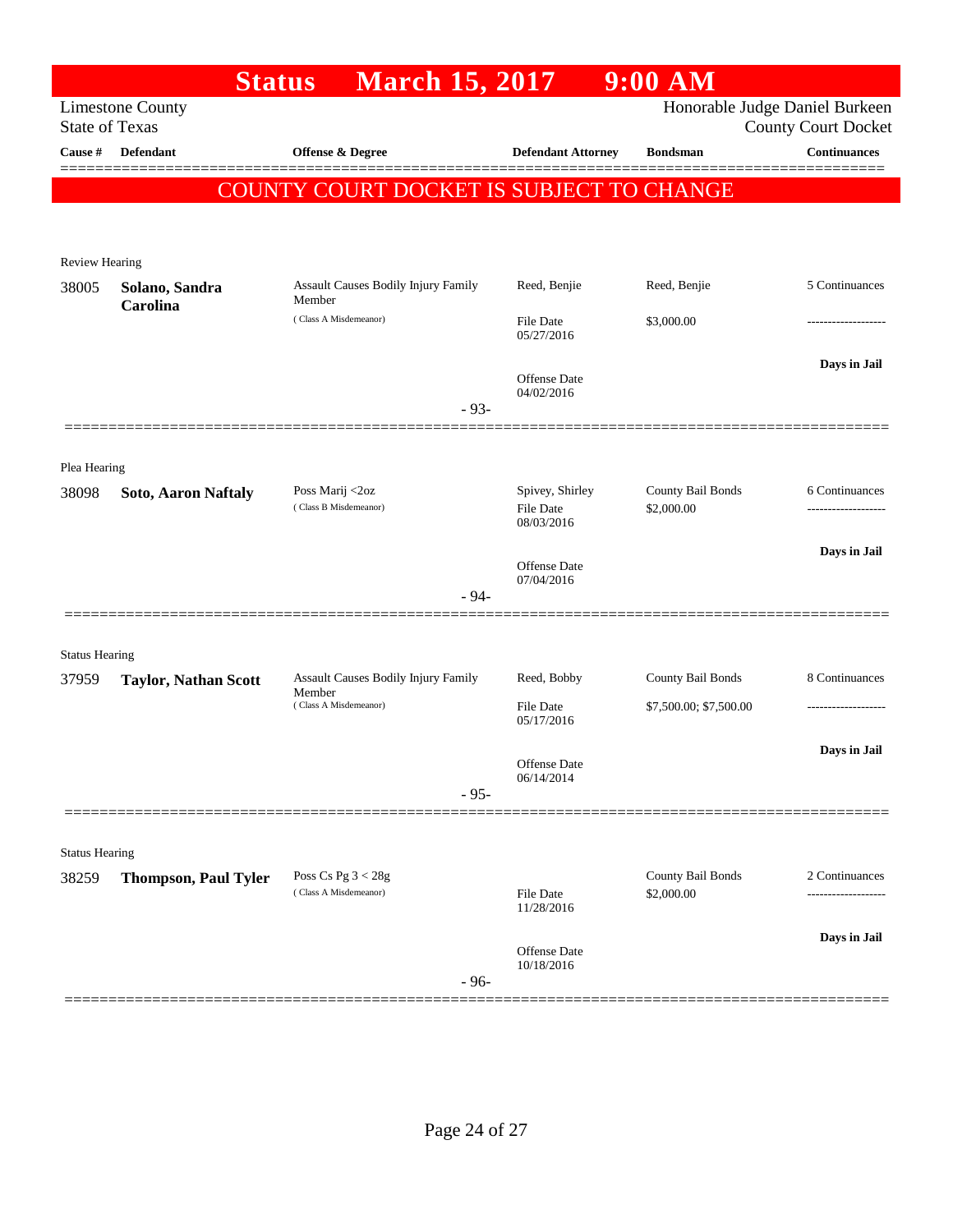|                                                                                    | <b>Status</b>                | <b>March 15, 2017</b>                        |                                         | $9:00$ AM                       |                                                   |  |  |  |  |
|------------------------------------------------------------------------------------|------------------------------|----------------------------------------------|-----------------------------------------|---------------------------------|---------------------------------------------------|--|--|--|--|
| Honorable Judge Daniel Burkeen<br><b>Limestone County</b><br><b>State of Texas</b> |                              |                                              |                                         |                                 |                                                   |  |  |  |  |
| Cause #                                                                            | Defendant                    | <b>Offense &amp; Degree</b>                  | <b>Defendant Attorney</b>               | <b>Bondsman</b>                 | <b>County Court Docket</b><br><b>Continuances</b> |  |  |  |  |
|                                                                                    |                              |                                              |                                         |                                 |                                                   |  |  |  |  |
| COUNTY COURT DOCKET IS SUBJECT TO CHANGE                                           |                              |                                              |                                         |                                 |                                                   |  |  |  |  |
|                                                                                    |                              |                                              |                                         |                                 |                                                   |  |  |  |  |
| <b>Status Hearing</b>                                                              |                              |                                              |                                         |                                 |                                                   |  |  |  |  |
| 38305                                                                              | <b>Torinese, Kristen Lee</b> | Unl Carrying Weapon<br>(Class A Misdemeanor) | Dahlenburg, Michael<br><b>File Date</b> | County Bail Bonds<br>\$3,000.00 | 1 Continuances<br>-------------------             |  |  |  |  |
|                                                                                    |                              |                                              | 01/09/2017                              |                                 |                                                   |  |  |  |  |
|                                                                                    |                              |                                              | <b>Offense Date</b>                     |                                 | Days in Jail                                      |  |  |  |  |
|                                                                                    |                              | $-97-$                                       | 11/06/2016                              |                                 |                                                   |  |  |  |  |
|                                                                                    |                              |                                              |                                         |                                 |                                                   |  |  |  |  |
| <b>Status Hearing</b>                                                              |                              |                                              |                                         |                                 |                                                   |  |  |  |  |
| 38306                                                                              | <b>Torinese, Kristen Lee</b> | Poss Marij <2oz<br>(Class B Misdemeanor)     | Dahlenburg, Michael                     | County Bail Bonds               | 1 Continuances                                    |  |  |  |  |
|                                                                                    |                              |                                              | <b>File Date</b><br>01/09/2017          | \$2,000.00                      |                                                   |  |  |  |  |
|                                                                                    |                              |                                              | Offense Date                            |                                 | Days in Jail                                      |  |  |  |  |
|                                                                                    |                              | $-98-$                                       | 11/06/2016                              |                                 |                                                   |  |  |  |  |
|                                                                                    |                              |                                              |                                         |                                 |                                                   |  |  |  |  |
| Plea Hearing                                                                       |                              |                                              |                                         |                                 |                                                   |  |  |  |  |
| 38195                                                                              | Trejo-Reyes,                 | Driving While Intoxicated Bac >=0.15         | Reed, Benjie                            | Reed, Benjie                    | 4 Continuances                                    |  |  |  |  |
|                                                                                    | Raymundo                     | (Class A Misdemeanor)                        | <b>File Date</b>                        | \$2,000.00                      | .                                                 |  |  |  |  |
|                                                                                    |                              |                                              | 10/07/2016                              |                                 |                                                   |  |  |  |  |
|                                                                                    |                              |                                              | <b>Offense Date</b>                     |                                 | Days in Jail                                      |  |  |  |  |
|                                                                                    |                              | $-99-$                                       | 06/26/2016                              |                                 |                                                   |  |  |  |  |
|                                                                                    |                              |                                              |                                         |                                 |                                                   |  |  |  |  |
| <b>Status Hearing</b>                                                              |                              |                                              |                                         |                                 |                                                   |  |  |  |  |
| 38262                                                                              | <b>Washington, Mark</b>      | Poss Marij <2oz                              |                                         | County Bail Bonds               | 2 Continuances                                    |  |  |  |  |
|                                                                                    | Ray                          | (Class B Misdemeanor)                        | File Date                               | \$2,000.00                      |                                                   |  |  |  |  |
|                                                                                    |                              |                                              | 11/29/2016                              |                                 |                                                   |  |  |  |  |
|                                                                                    |                              |                                              | <b>Offense</b> Date                     |                                 | Days in Jail                                      |  |  |  |  |
|                                                                                    |                              | $-100-$                                      | 10/28/2016                              |                                 |                                                   |  |  |  |  |
|                                                                                    |                              |                                              |                                         |                                 |                                                   |  |  |  |  |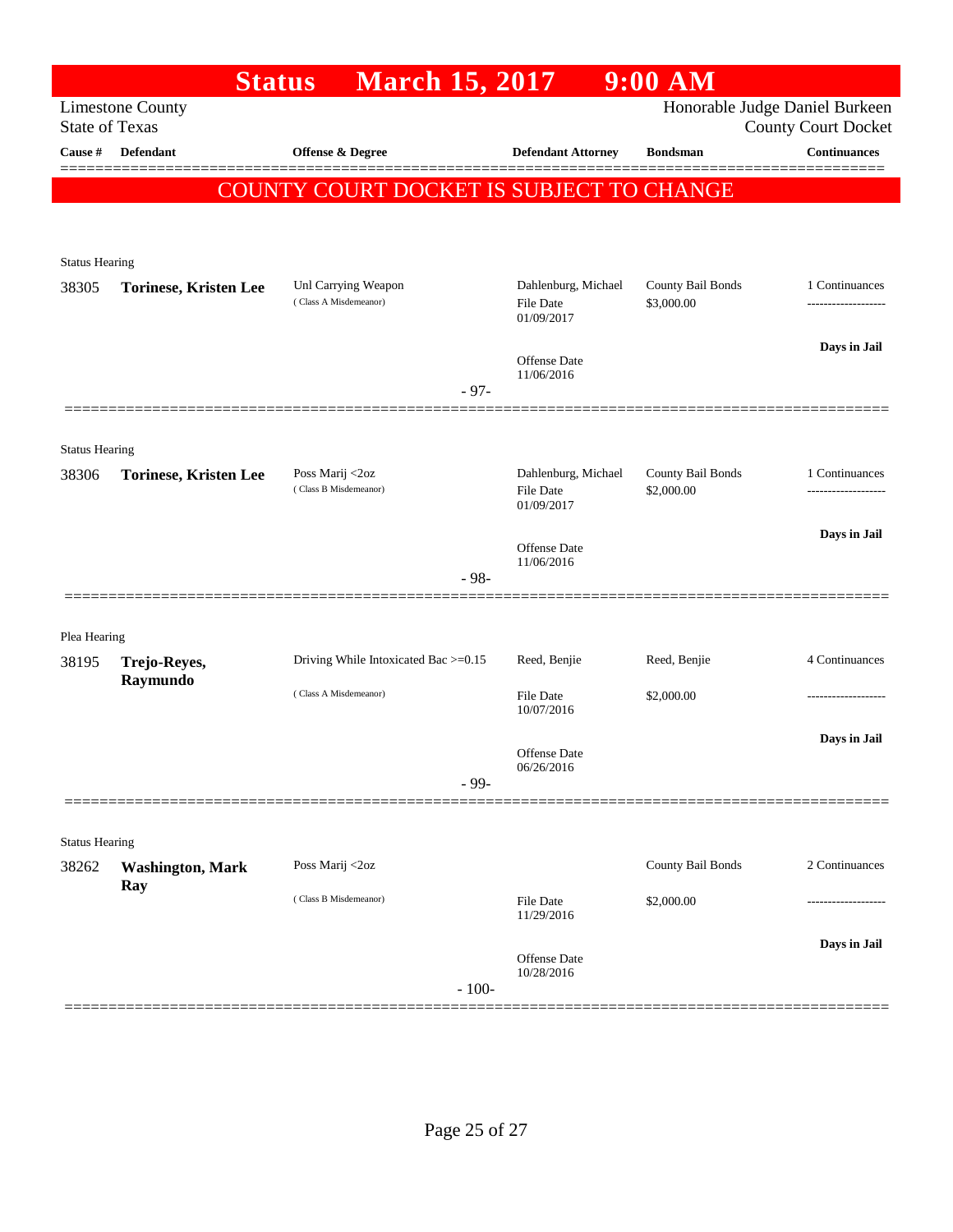|                                                                                                                  | <b>Status</b>                     | <b>March 15, 2017</b>                                                  |                                      | $9:00$ $\overline{\text{AM}}$ |                                      |  |  |  |
|------------------------------------------------------------------------------------------------------------------|-----------------------------------|------------------------------------------------------------------------|--------------------------------------|-------------------------------|--------------------------------------|--|--|--|
| Honorable Judge Daniel Burkeen<br><b>Limestone County</b><br><b>State of Texas</b><br><b>County Court Docket</b> |                                   |                                                                        |                                      |                               |                                      |  |  |  |
| Cause #                                                                                                          | <b>Defendant</b>                  | Offense & Degree                                                       | <b>Defendant Attorney</b>            | <b>Bondsman</b>               | <b>Continuances</b>                  |  |  |  |
|                                                                                                                  |                                   |                                                                        |                                      |                               |                                      |  |  |  |
| COUNTY COURT DOCKET IS SUBJECT TO CHANGE                                                                         |                                   |                                                                        |                                      |                               |                                      |  |  |  |
|                                                                                                                  |                                   |                                                                        |                                      |                               |                                      |  |  |  |
| Plea Hearing                                                                                                     |                                   |                                                                        |                                      |                               |                                      |  |  |  |
| 38315                                                                                                            | Wells, Joel Edward                | Assault Causes Bodily Injury Family<br>Member<br>(Class A Misdemeanor) |                                      | County Bail Bonds             | 1 Continuances                       |  |  |  |
|                                                                                                                  |                                   |                                                                        | <b>File Date</b><br>01/13/2017       | \$5,000.00                    |                                      |  |  |  |
|                                                                                                                  |                                   |                                                                        |                                      |                               | Days in Jail                         |  |  |  |
|                                                                                                                  |                                   |                                                                        | <b>Offense Date</b><br>11/11/2016    |                               |                                      |  |  |  |
|                                                                                                                  |                                   | $-101-$                                                                |                                      |                               |                                      |  |  |  |
|                                                                                                                  |                                   |                                                                        |                                      |                               |                                      |  |  |  |
| <b>Status Hearing</b><br>38290                                                                                   | <b>Wilkins, Christy Lynn</b>      | Resist Arrest Search Or Transport                                      | Reed, Stephen M.                     | Personal Bond                 | 0 Continuances                       |  |  |  |
|                                                                                                                  |                                   | (Class A Misdemeanor)                                                  | <b>File Date</b>                     | \$1,000.00                    |                                      |  |  |  |
|                                                                                                                  |                                   |                                                                        | 01/04/2017                           |                               |                                      |  |  |  |
|                                                                                                                  |                                   |                                                                        | Offense Date<br>12/05/2016           |                               | Days in Jail                         |  |  |  |
|                                                                                                                  |                                   | $-102-$                                                                |                                      |                               |                                      |  |  |  |
|                                                                                                                  |                                   |                                                                        |                                      |                               |                                      |  |  |  |
| <b>Status Hearing</b>                                                                                            |                                   |                                                                        |                                      |                               |                                      |  |  |  |
| 38291                                                                                                            | <b>Wilkins, Christy Lynn</b>      | Criminal Trespass<br>(Class B Misdemeanor)                             | Reed, Stephen M.<br><b>File Date</b> | Personal Bond<br>\$1,000.00   | 0 Continuances<br>------------------ |  |  |  |
|                                                                                                                  |                                   |                                                                        | 01/04/2017                           |                               |                                      |  |  |  |
|                                                                                                                  |                                   |                                                                        | Offense Date                         |                               | Days in Jail                         |  |  |  |
|                                                                                                                  |                                   | $-103-$                                                                | 12/05/2016                           |                               |                                      |  |  |  |
|                                                                                                                  |                                   |                                                                        |                                      |                               |                                      |  |  |  |
| Plea Hearing                                                                                                     |                                   |                                                                        |                                      |                               |                                      |  |  |  |
| 38138                                                                                                            | Williams, Jayson<br><b>Rashad</b> | Poss Marij <= 2 Oz Drug Free Zone                                      | Reed, Benjie                         | Reed, Justin                  | 5 Continuances                       |  |  |  |
|                                                                                                                  |                                   | (Class A Misdemeanor)                                                  | File Date                            | \$3,000.00                    |                                      |  |  |  |
|                                                                                                                  |                                   |                                                                        | 08/18/2016                           |                               |                                      |  |  |  |
|                                                                                                                  |                                   |                                                                        | <b>Offense Date</b>                  |                               | Days in Jail                         |  |  |  |
|                                                                                                                  |                                   | $-104-$                                                                | 07/04/2016                           |                               |                                      |  |  |  |
|                                                                                                                  |                                   |                                                                        |                                      |                               |                                      |  |  |  |